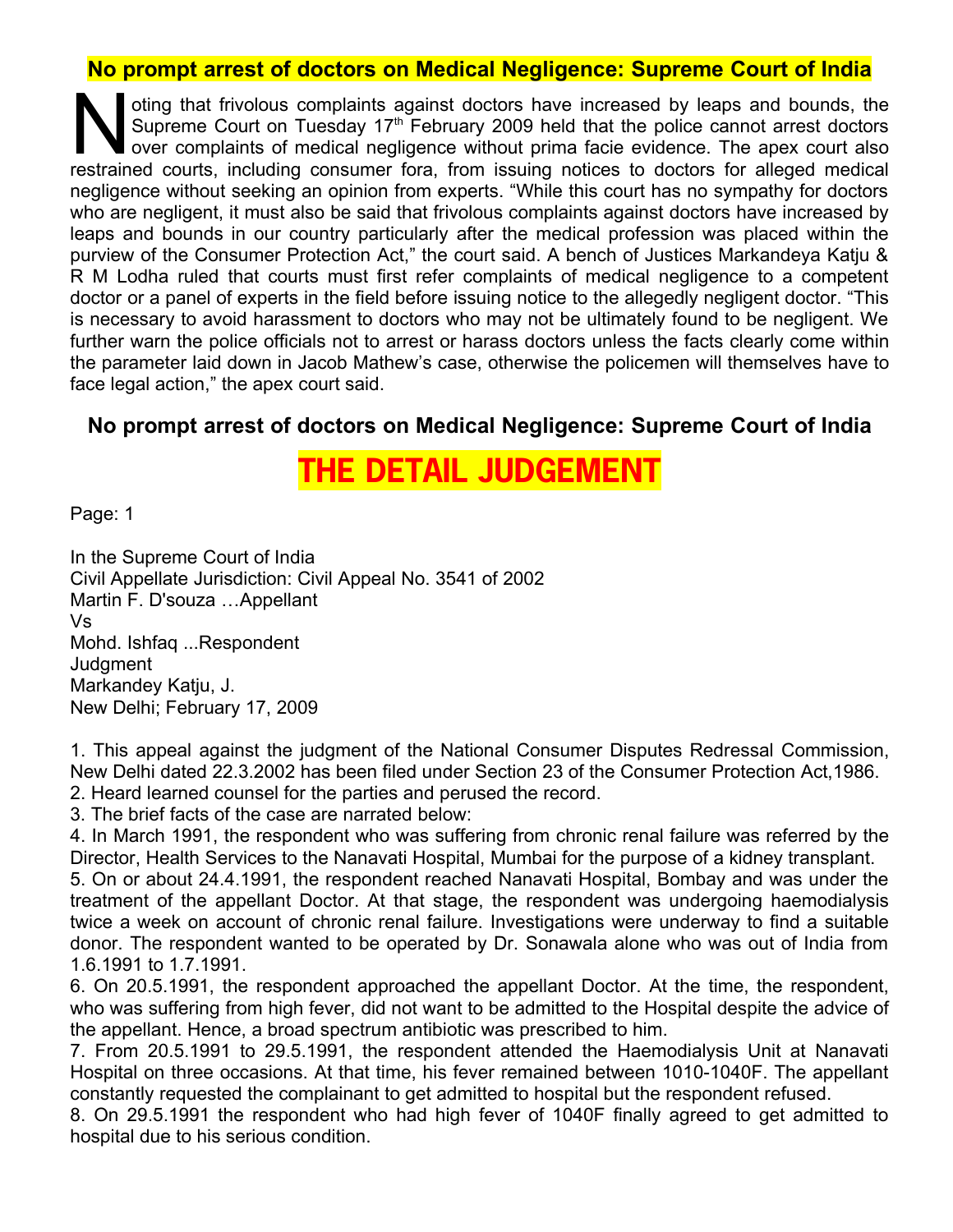9. On 30.5.1991 the respondent was investigated for renal package. The medical report showed high creatinine 13 mg, blood urea 180 mg. The Haemoglobin of the respondent was 4.3%. The following chart indicates the results of the study in comparison to the normal range :- Normal Range

S. Creatinine 13.0 mgs. % 0.7 - 1.5 mgs. %

Blood Urea 180 mgs. % 10-50 mgs. %

Haemoglobin 4.3 gms. % 11.5-13.5 gms. %

10. On 30.5.1991, the respondent was investigated for typhoid fever, which was negative. He was also investigated for ESR, which was expectedly high in view of renal failure and anemia infection. Urine analysis was also carried out which showed the presence of bacteria.

11. On 3.6.1991, the reports of the urine culture and sensitivity were received. The report showed severe urinary tract infection due to Klebsiella species (1 lac/ml.). The report also showed that the infection could be treated by Amikacin and Methenamine Mandelate and that the infection

Page: 2

was resistant to other antibiotics. Methnamine Mandelate cannot be used in patients suffering from renal failure.

12. On 4.6.1991, the blood culture report of the respondent was received, which showed a serious infection of the blood stream (staphylococcus species).

13. On 5.6.1991, Amikacin injection was administered to the respondent for three days (from 5th to 7th June, 1991), since the urinary infection of the respondent was sensitive to Amikacin. Cap. Augmentin (375 mg.) was administered three times a day for the blood infection and the respondent was transfused one unit of blood during dialysis. Consequent upon the treatment, the temperature of the respondent rapidly subsided.

14. From 5.6.1991 to 8.6.1991, the respondent insisted on immediate kidney transplant even though the respondent had advised him that in view of his blood and urine infection no transplant could take place for six weeks.

15. On 8.6.1991, the respondent, despite the appellant's advice, got himself discharged from Nanavati Hospital. Since the respondent was suffering from blood and urinary infection and had refused to come for haemodialysis on alternate days, the appellant suggested Injection Amikacin (500 mg.) twice a day. Certain other drugs were also specified to be taken under the supervision of the appellant when he visited the Dialysis Unit.

16. On 11.6.1991, the respondent attended the Haemodialysis Unit and complained to the appellant that he had slight tinnitus (ringing in the ear). The appellant has alleged that he immediately told the respondent to stop taking the Amikacin and Augmentin and scored out the treatment on the discharge card. However, despite express instructions from the appellant, the respondent continued to take Amikacin till 17.6.1991. Thereafter, the appellant was not under the treatment of the appellant.

17. On 14.6.1991, 18.6.1991 and 20.6.1991 the respondent received haemodialysis at Nanavati Hospital and allegedly did not complain of deafness during this period.

18. On 25.6.1991, the respondent, on his own accord, was admitted to Prince Aly Khan Hospital, where he was also treated with antibiotics. The complainant allegedly did not complain of deafness during this period and conversed with doctors normally, as is evident from their evidence.

19. On 30.7.1991, the respondent was operated upon for transplant after he had ceased to be under the treatment of the appellant. On 13.8.1991, the respondent was discharged from Prince Aly Khan Hospital after his transplant. The respondent returned to Delhi on 14.8.1991, after discharge.

20. On 7.7.1992, the respondent filed a complaint before the National Consumer Disputes Redressal Commission, New Delhi (being Original Petition No.178 of 1992) claiming compensation of an amount of Rs.12,00,000/- as his hearing had been affected. The appellant filed his reply stating, inter alia, that there was no material brought on record by the respondent to show any co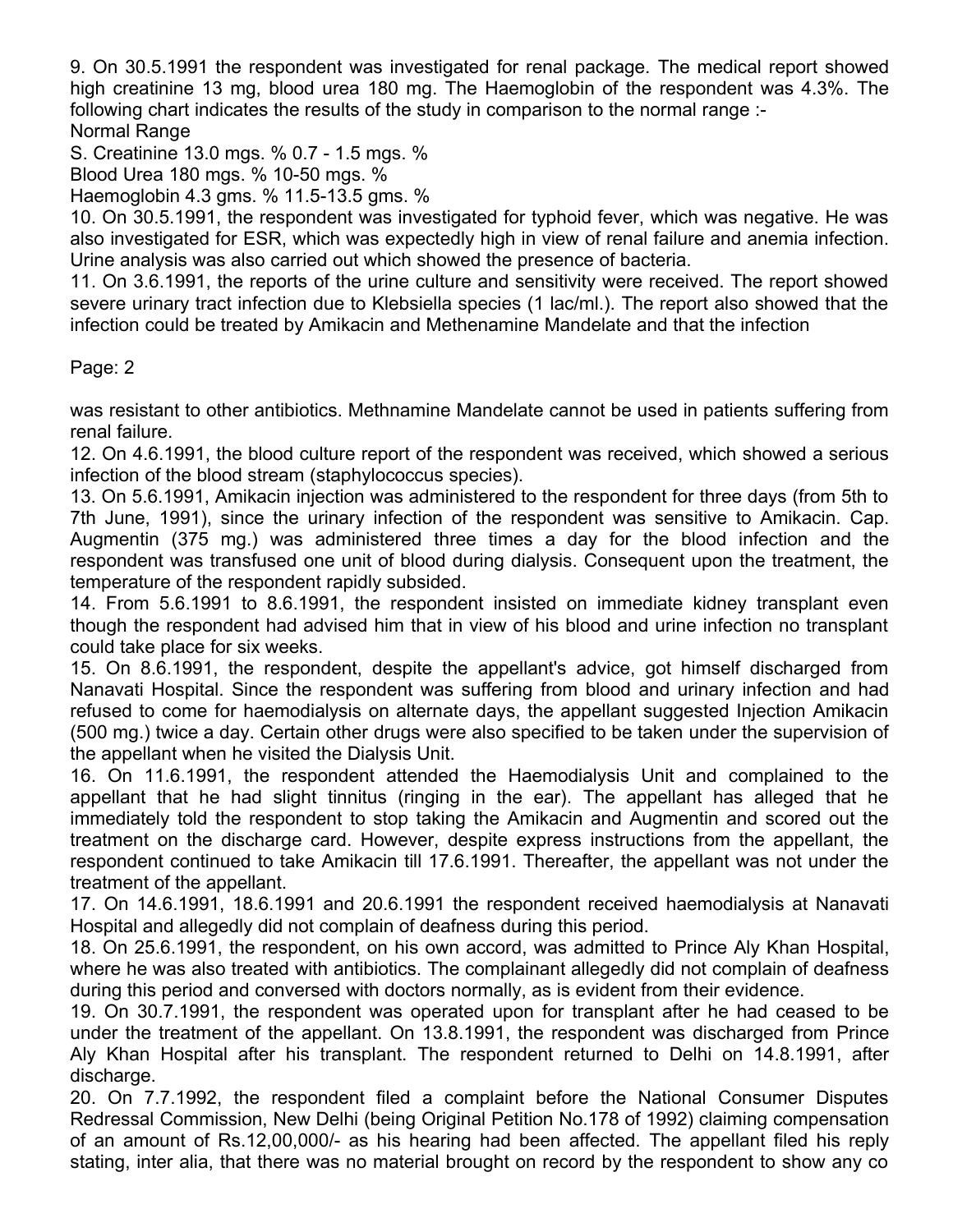relationship between the drugs prescribed and the state of his health. Rejoinder was filed by the respondent.

21. The National Consumer Disputes Redressal Commission (hereinafter referred to as `the Commission') passed an order on 6.10.1993 directing the nomination of an expert from the All India Institute of Medical Sciences, New Delhi (AIIMS) to examine the complaint and give an opinion. This was done in order to get an unbiased and neutral opinion.

22. AIIMS nominated Dr. P. Ghosh, and the report of Dr. P. Ghosh of the All India Institute of Medical Sciences was submitted before the Commission, after examining the respondent. Dr. Ghosh was of the opinion that the drug Amikacin was administered by the appellant as a life-

Page: 3

saving measure and was rightly used. It is submitted by the appellant that the said report further makes it clear that there has been no negligence on the part of the appellant.

23. Evidence was thereupon led before the Commission. Two affidavits by way of evidence were filed on behalf of the respondent, being that of his wife and himself. The witnesses for the respondent were:-

i) The respondent Mohd. Ishfaq

ii) The wife of the respondent

iii) Dr. Ashok Sareen

iv) Dr. Vindu Amitabh

24. On behalf of the appellant, six affidavits by way of evidence were filed. These were of the appellant himself, Dr. Danbar (a doctor attached to the Haemodialysis Department of Nanavati Hospital), Dr. Abhijit Joshi (a Resident Senior Houseman of Nanavati Hospital), Mrs. Mukta Kalekar (a Senior sister at Nanavati Hospital), Dr. Sonawala (the Urologist who referred the respondent to the appellant) and Dr. Ashique Ali Rawal (a Urologist attached to Prince Aly Khan Hospital). The witnesses for the appellant were:-

i) The appellant-Dr. M.F. D'Souza

ii) Dr. Danbar

iii) Dr. Upadhyay

iv) Mrs. Mukta Kalekar

v) Dr. Ashique Ali Rawal

25. The respondent also filed an opinion of the Chief of Nephrology at Fairview General Hospital, Cleveland, Ohlo, which was heavily relied upon in the impugned judgment. The appellant has alleged that the said opinion was written without examining the respondent and, in any case, the appellant was not afforded an opportunity of cross-examining the person who gave the opinion.

26. The case of the respondent, in brief, is that the appellant was negligent in prescribing Amikacin to the respondent of 500 mg twice a day for 14 days as such dosage was excessive and caused hearing impairment. It is also the case of the respondent that the infection he was suffering from was not of a nature as to warrant administration of Amikacin to him.

27. The appellant submitted before the Commission that at the time of admission of the respondent on 29.5.1991 to the hospital, he had fever of 1040F and, after investigation, it was found that his serum Creatinine level was 13 mg%, blood urea 180 mg% and Hemoglobin 4.3 mg. Amikacin was prescribed to him only after obtaining blood and urine culture reports on 3rd and 4th June, 1991, which showed the respondent resistant to other antibiotics. Even the witness of the respondent (Dr. Sareen) conceded that he would have prescribed Amikacin in the facts of the case. However, the Commission allowed the complaint of the respondent by way of the impugned order dated 9.4.2002 and awarded Rs.4 lakh with interest  $@$  12% from 1.8.1992 as well as Rs.3 lakh as compensation as well as Rs.5000/- as costs.

28. Before discussing the facts of the case, we would like to state the law regarding Medical Negligence in India.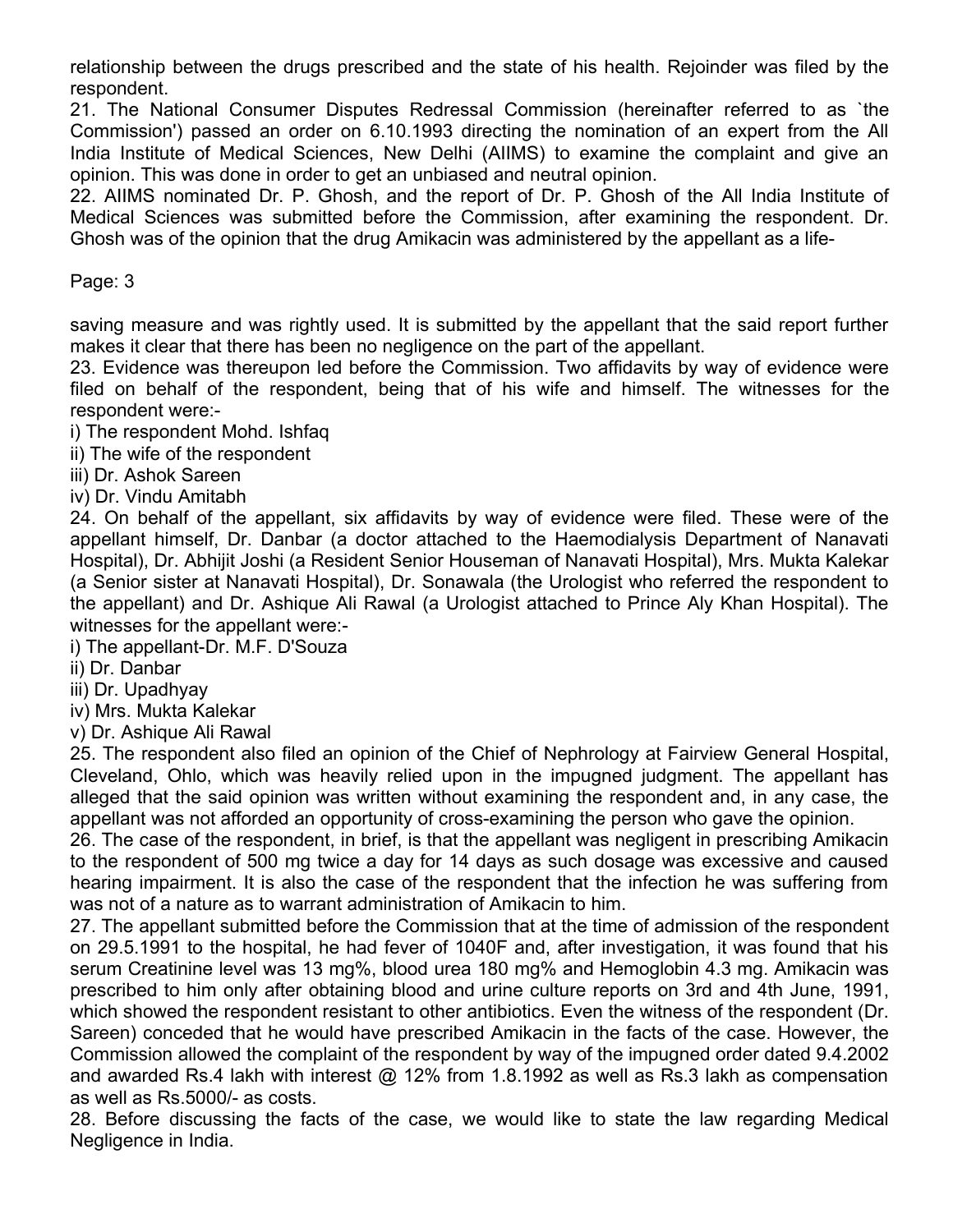29. Cases, both civil and criminal as well as in Consumer Fora, are often filed against medical practitioners and hospitals, complaining of medical negligence against doctors/hospitals/ nursing homes and hence the latter naturally would like to know about their liability.

30. The general principles on this subject have been lucidly and elaborately explained in the three Judge Bench decision of this Court in Jacob Mathew vs. State of Punjab and Anr. (2005) 6 SCC 1. However, difficulties arise in the application of those general principles to specific cases.

31. For instance, in para 41 of the aforesaid decision it was observed : "The practitioner must bring to his task a reasonable degree of skill and knowledge, and must exercise a reasonable degree of

Page 4

care. Neither the very highest nor a very low degree of care and competence is what the law requires."

32. Now what is reasonable and what is unreasonable is a matter on which even experts may disagree. Also, they may disagree on what is a high level of care and what is a low level of care.

33. To give another example, in paragraph 12 to 16 of Jacob Mathew's case (Supra), it has been stated that simple negligence may result only in civil liability, but gross negligence or recklessness may result in criminal liability as well. For civil liability only damages can be imposed by the Court but for criminal liability the Doctor can also be sent to jail (apart from damages which may be imposed on him in a civil suit or by the Consumer Fora). However, what

is simple negligence and what is gross negligence may be a matter of dispute even among experts.

34. The law, like medicine, is an inexact science. One cannot predict with certainty an outcome of many cases. It depends on the particular facts and circumstances of the case, and also the personal notions of the Judge concerned who is hearing the case. However, the broad and general legal principles relating to medical negligence need to be understood.

35. Before dealing with these principles two things have to be kept in mind : (1) Judges are not experts in medical science, rather they are lay men. This itself often makes it somewhat difficult for them to decide cases relating to medical negligence. Moreover, Judges have usually to rely on testimonies of other doctors which may not necessarily in all cases be objective, since like in all professions and services, doctors too sometimes have a tendency to support their own colleagues who are charged with medical negligence. The testimony may also be difficult to understand,

particularly in complicated medical matters, for a layman in medical matters like a Judge; and (2) A balance has to be struck in such cases. While doctors who cause death or agony due to medical negligence should certainly be penalized, it must also be remembered that like all professionals doctors too can make errors of judgment but if they are punished for this no doctor can practice his vocation with equanimity. Indiscriminate proceedings and decisions against doctors are counterproductive and serve society no good. They inhibit the free exercise of judgment by a professional in a particular situation.

36. Keeping the above two notions in mind we may discuss the broad general principles relating to medical negligence.

### **General Principles Relating to Medical Negligence**

37. As already stated above, the broad general principles of medical negligence have been laid down in the Supreme Court Judgment in Jacob Mathew vs. State of Punjab and Anr. (supra). However, these principles can be indicated briefly here:

38. The basic principle relating to medical negligence is known as the BOLAM Rule. This was laid down in the judgment of Justice McNair in Bolam vs. Friern Hospital Management Committee (1957) 1 WLR 582 as follows : "Where you get a situation which involves the use of some special skill or competence, then the test as to whether there has been negligence or not is not the test of the man on the top of a Clapham omnibus, because he has not got this special skill. The test is the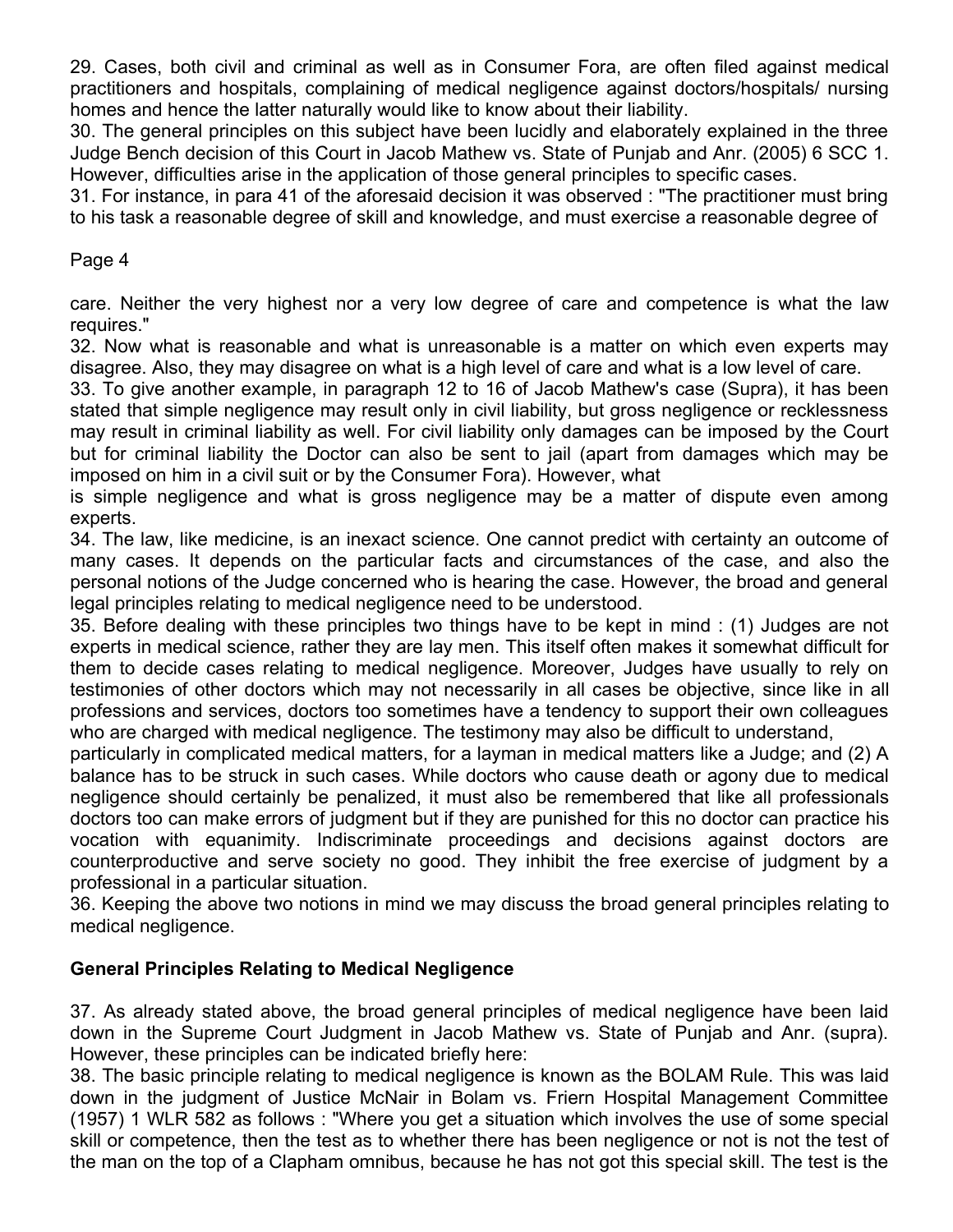standard of the ordinary skilled man exercising and professing to have that special skill. A man need not possess the highest expert skill..... It is well-established law that it is sufficient if he exercises the ordinary skill of an ordinary competent man exercising that particular art." Bolam's test has been approved by the Supreme Court in Jacob Mathew's case.

39. In Halsbury's Laws of England the degree of skill and care required by a medical practitioner is stated as follows:

"The practitioner must bring to his task a reasonable degree of skill and knowledge, and must exercise a reasonable degree of care. Neither the very highest nor a very low degree of care and competence, judged in the light of the particular circumstances of each case, is what the law

#### Page: 5

requires, and a person is not liable in negligence because someone else of greater skill and knowledge would have prescribed different treatment or operated in a different way; nor is he guilty of negligence if he has acted in accordance with a practice accepted as proper by a responsible body of medical men skilled in that particular art, even though a body of adverse opinion also existed among medical men. Deviation from normal practice is not necessarily evidence of negligence. To establish liability on that basis it must be shown 1) that there is a usual and normal practice;

2) That the defendant has not adopted it; and 3) that the course in fact adopted is one no professional man of ordinary skill would have taken had he been acting with ordinary care." (Emphasis supplied)

40. Eckersley vs. Binnie (1988) 18 Con LR 1 summarized the Bolam test in the following words: "From these general statements it follows that a professional man should command the corpus of knowledge which forms part of the professional equipment of the ordinary member of his profession. He should not lag behind other ordinary assiduous and intelligent members of his profession in the knowledge of new advances, discoveries and developments in his field. He should have such awareness as an ordinarily competent would have of the deficiencies in his knowledge and the limitations on his skill. He should be alert to the hazards and risks in any professional task he undertakes to the extent that other ordinarily competent members of the profession would be alert. He must bring to any professional task he undertakes no less expertise, skill and care than other ordinarily competent members of his profession would bring, but need bring no more. The standard is that of the reasonable average. The law does not require of a professional man that he be a paragon combining the qualities of a polymath and prophet."

41. A medical practitioner is not liable to be held negligent simply because things went wrong from mischance or misadventure or through an error of judgment in choosing one reasonable course of treatment in preference to another. He would be liable only where his conduct fell below that of the standards of a reasonably competent practitioner in his field. For instance, he would be liable if he leaves a surgical gauze inside the patient after an operation vide Achutrao Haribhau Khodwa & others vs. State of Maharashtra & others, AIR 1996 SC 2377 or operates on the wrong part of the body, and he would be also criminally liable if he operates on someone for removing an organ for illegitimate trade.

42. There is a tendency to confuse a reasonable person with an error free person. An error of judgment may or may not be negligent. It depends on the nature of the error.

43. It is not enough to show that there is a body of competent professional opinion which considers that the decision of the accused professional was a wrong decision, provided there also exists a body of professional opinion, equally competent, which supports the decision as reasonable in the circumstances. As Lord Clyde stated in Hunter vs. Hanley 1955 SLT 213 : "In the realm of diagnosis and treatment there is ample scope for genuine difference of opinion and one man clearly is not negligent merely because his conclusion differs from that of other professional men.... The true test for establishing negligence in diagnosis or treatment on the part of a doctor is whether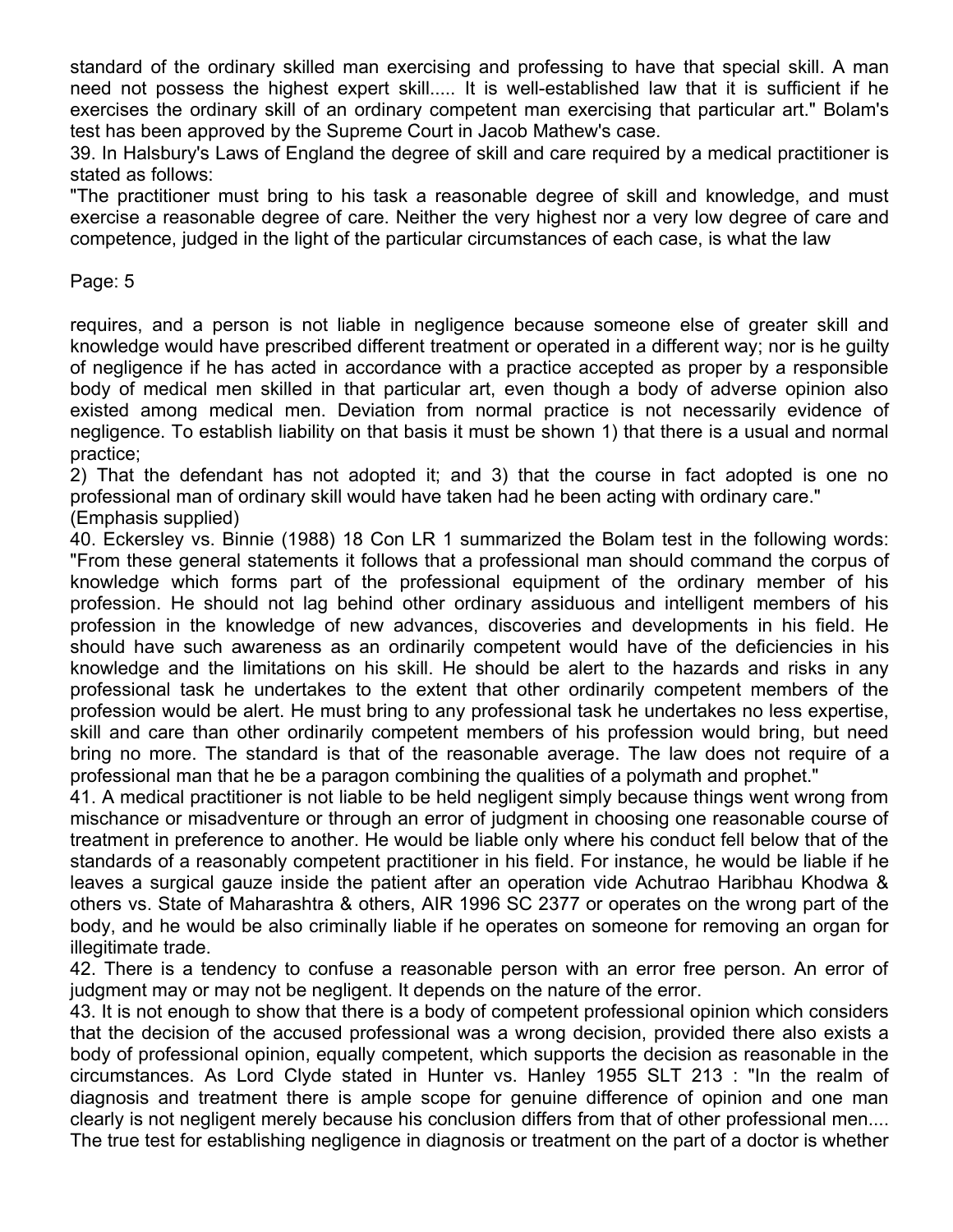he has been proved to be guilty of such failure as no doctor of ordinary skill would be guilty of if acting with ordinary care...."

(Emphasis supplied)

44. The standard of care has to be judged in the light of knowledge available at the time of the incident and not at the date of the trial. Also, where the charge of negligence is of failure to use some particular equipment, the charge would fail if the equipment was not generally available at that point of time.

Page: 6

45. The higher the acuteness in an emergency and the higher the complication, the more are the chances of error of judgment. At times, the professional is confronted with making a choice between the devil and the deep sea and has to choose the lesser evil. The doctor is often called upon to adopt a procedure which involves higher element of risk, but which he honestly believes as providing greater chances of success for the patient rather than a procedure involving lesser risk but higher chances of failure. Which course is more appropriate to follow, would depend on the facts and circumstances of a given case but a doctor cannot be penalized if he adopts the former procedure, even if it results in a failure. The usual practice prevalent nowadays is to obtain the consent of the patient or of the person in-charge of the patient if the patient is not in a position to give consent before adopting a given procedure.

46. There may be a few cases where an exceptionally brilliant doctor performs an operation or prescribes a treatment which has never been tried before to save the life of a patient when no known method of treatment is available. If the patient dies or suffers some serious harm, should the doctor be held liable? In our opinion he should not. Science advances by experimentation, but experiments sometime end in failure e.g. the operation on the Iranian twin sisters who were joined at the head since birth or the first heart transplant by Dr. Barnard in South Africa. However, in such cases it is advisable for the doctor to explain the situation to the patient and take his written consent.

47. Simply because a patient has not favorably responded to a treatment given by a doctor or a surgery has failed, the doctor cannot be held straightway liable for medical negligence by applying the doctrine of res ipsa loquitur. No sensible professional would intentionally commit an act or omission which would result in harm or injury to the patient since the professional reputation of the professional would be at stake. A single failure may cost him dear in his lapse.

48. As observed by the Supreme Court in Jacob Mathew's case : "A medical practitioner faced with an emergency ordinarily tries his best to redeem the patient out of his suffering. He does not gain anything by acting with negligence or by omitting to do an act. Obviously, therefore, it will be for the complainant to clearly make out a case of negligence before a medical practitioner is charged with or proceeded against criminally. A surgeon with shaky hands under fear of legal action cannot perform a successful operation and a quivering physician cannot administer the end-dose of medicine to his patient. If the hands be trembling with the dangling fear of facing a criminal prosecution in the event of failure for whatever reason - whether attributable to himself or not, neither can a surgeon successfully wield his life-saving scalpel to perform an essential surgery, nor can a physician successfully administer the life-saving dose of medicine. Discretion being the better part of velour, a medical professional would feel better advised to leave a terminal patient to his own fate in the case of emergency where the chance of success may be 10% (or so), rather than taking the risk of making a last ditch effort towards saving the subject and facing a criminal prosecution if his effort fails. Such timidity forced upon a doctor would be a disservice to society."

49. When a patient dies or suffers some mishap, there is a tendency to blame the doctor for this. Things have gone wrong and, therefore, somebody must be punished for it. However, it is well known that even the best professionals, what to say of the average professional, sometimes have failures. A lawyer cannot win every case in his professional career but surely he cannot be penalized for losing a case provided he appeared in it and made his submissions.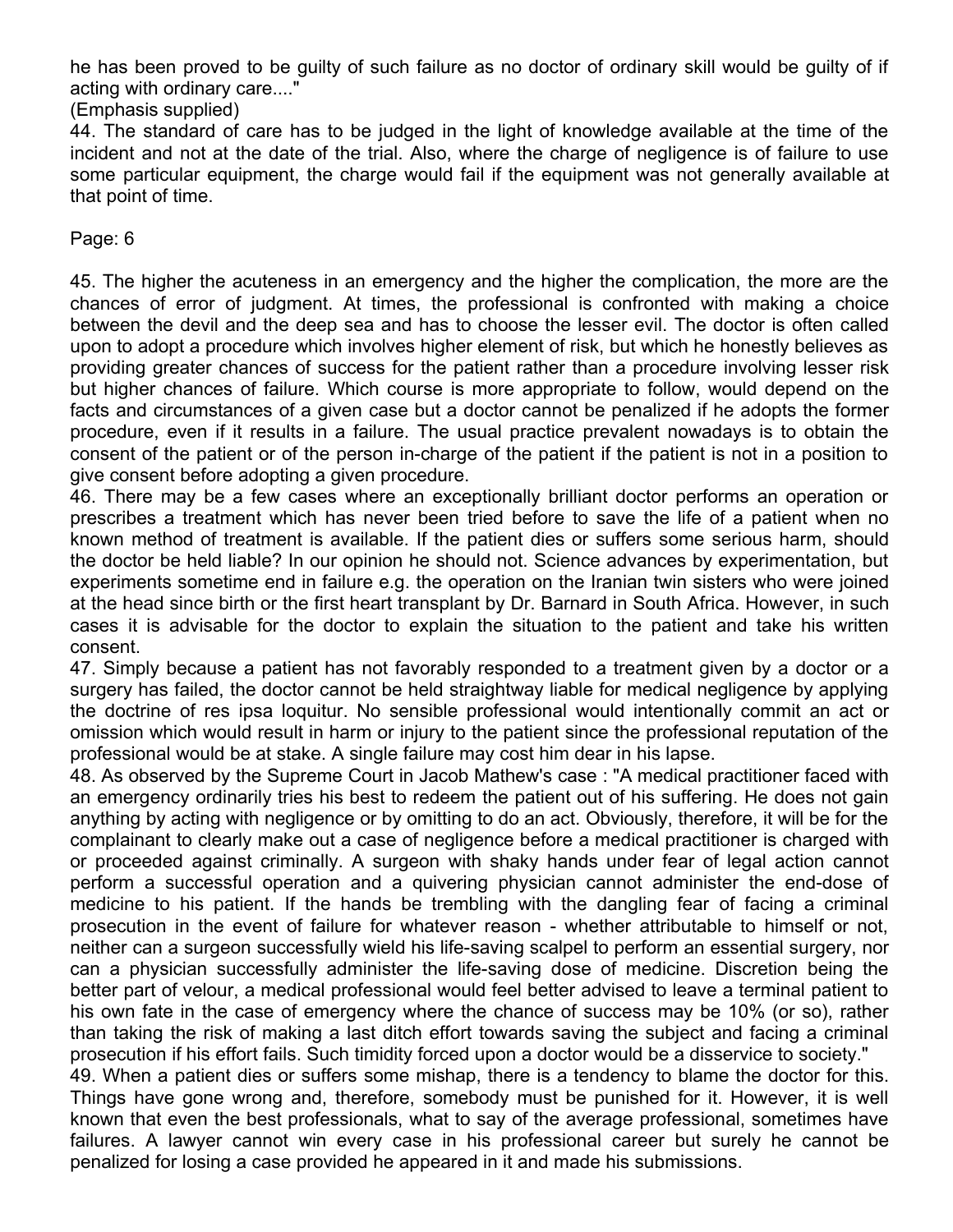50. To fasten liability in criminal proceedings e.g. under Section 304A IPC the degree of negligence has to be higher than the negligence which is enough to fasten liability in civil proceedings. Thus for civil liability it may be enough for the complainant to prove that the doctor did not exercise reasonable care in accordance with the principles mentioned above, but for convicting a doctor in a criminal case, it must also be proved that this negligence was gross amounting to recklessness. 51. The difference between simple negligence and gross negligence has broadly been explained in paragraphs 12 to 16 of Jacob Mathew's case, though difficulties may arise in the application of

Page: 7

the principle in particular cases. For instance, if a mop is left behind in the stomach of a patient while doing an operation, would it be simple negligence or gross negligence? If a scissors or sharp edged medical instrument is left in the patient's body while doing the operation would that make a difference from merely leaving a mop?

52. The professional is one who professes to have some special skill. A professional impliedly assures the person dealing with him (i) that he has the skill which he professes to possess, (ii) that skill shall be exercised with reasonable care and caution.

53. Judged by this standard, the professional may be held liable for negligence on the ground that he was not possessed of the requisite skill which he professes to have. Thus a doctor who has a qualification in Ayurvedic or Homeopathic medicine will be liable if he prescribes Allopathic treatment which causes some harm vide Poonam Verma vs. Ashwin Patel & Ors. (1996) 4 SCC 332. In Dr. Shiv Kumar Gautam vs. Alima, Revision Petition No.586 of 1999 decided on 10.10.2006, the National Consumer Commission held a homeopath liable for negligence for prescribing allopathic medicines and administering glucose drip and giving injections. Protection to Doctors in Criminal Cases

54. In para 52 of Jacob Mathew's case the Supreme Court realizing that doctors have to be protected from frivolous complaints of medical negligence, has laid down certain rules in this connection:

(i) A private complaint should not be entertained unless the complainant has produced prima facie evidence before the court in the form of a credible opinion given by another competent doctor to support the charge of rashness or negligence on the part of the accused doctor.

(ii) The investigating officer should, before proceeding against the doctor accused of rash or negligent act or omission, obtain an independent and competent medical opinion, preferably from a doctor in government service, qualified in that branch of medical practice who can normally be expected to give an impartial opinion applying the Bolam test.

(iii) A doctor accused of negligence should not be arrested in a routine manner simply because a charge has been leveled against him. Unless his arrest is necessary for furthering the investigation or for collecting evidence or unless the investigating officer feels satisfied that the doctor proceeded against would not make himself available to face the prosecution unless arrested, the arrest should be withheld. Precautions which Doctor/Hospitals/Nursing Homes should take:

(a) Current practices, infrastructure, paramedical and other staff, hygiene and sterility should be observed strictly. Thus, in Sarwat Ali Khan vs. Prof. R. Gogi and others Original Petition No.181 of 1997, decided on 18.7.2007 by the National Consumer Commission, the facts were that out of 52 cataract operations performed between  $26<sup>th</sup>$  and  $28th$  September, 1995 in an eye hospital 14 persons lost their vision in the operated eye. An enquiry revealed that in the Operation Theatre two autoclaves were not working properly. This equipment is absolutely necessary to carry out sterilization of instruments, cotton, pads, linen, etc., and the damage occurred because of its absence in working condition. The doctors were held liable.

(b) No prescription should ordinarily be given without actual examination. The tendency to give prescription over the telephone, except in an acute emergency, should be avoided.

(c) A doctor should not merely go by the version of the patient regarding his symptoms, but should also make his own analysis including tests and investigations where necessary.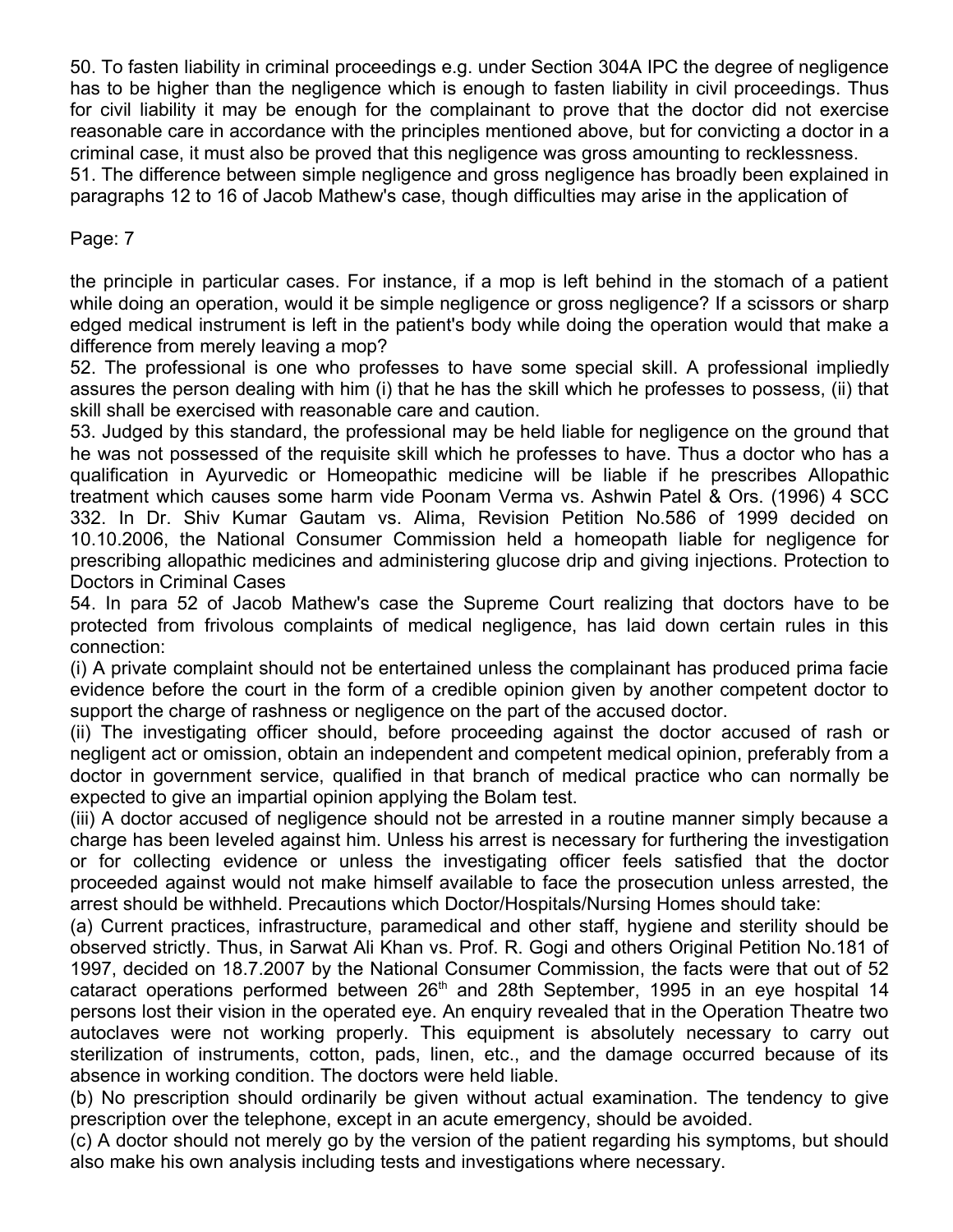(d) A doctor should not experiment unless necessary and even then he should ordinarily get a written consent from the patient.

Page: 8

(e) An expert should be consulted in case of any doubt. Thus, in Smt. Indrani Bhattacharjee, Original Petition No.233 of 1996 decided by the National Consumer Commission on 9.8.2007, the patient was diagnosed as having `Mild Lateral Wall Eschemia'. The doctor prescribed medicine for gastro-entiritis, but he expired. It was held that the doctor was negligent as he should have advised consulting a Cardiologist in writing.

(f) Full record of the diagnosis, treatment, etc. should be maintained. Application of the above mentioned general principles to particular cases:

#### **Decisions of the Court**

55. In Pt. Parmanand Katara vs. Union of India & Others AIR 1989 SC 2039, the petitioner referred to a report published in the newspaper "The Hindustan Times" in which it was mentioned that a scooterist was knocked down by a speeding car. Seeing the profusely bleeding scooterist, a person who was on the road, picked up the injured and took him to the nearest hospital. The doctors refused to attend and told the man that he should take the patient to another hospital located 20 kilometers away authorized to handle medico-legal cases. The injured was then taken to that hospital but by the time he could reach, the victim succumbed to his injuries.

56. The Supreme Court referred to the Code of Medical Ethics drawn up with the approval of the Central Government under Section 33 of the Indian Council Medical Act and observed "Every doctor whether at a Government Hospital or otherwise has the professional obligation to extend his services for protecting life. The obligation being total, absolute and paramount, laws of procedure whether in statutes or otherwise cannot be sustained and, therefore, must give way."

57. The Supreme Court held that it is the duty of the doctor in an emergency to begin treatment of the patient and he should not await the arrival of the police or to complete the legal formalities. The life of a person is far more important than legal formalities. This view is in accordance with the Hippocratic Oath of doctors.

58. Although this decision has laid down that it is the duty of a doctor to attend to a patient who is brought to him in an emergency, it does not state what penalty will be imposed on a doctor who refuses to attend the said patient. Consequently it will depend on the fact and circumstances of the case. However, this case is important because nowadays health care has often become a business, as is mentioned in George Bernard Shaw's play "The Doctor's Dilemma". The medical profession is a noble profession and it should not be brought down to the level of a simple business or commerce. The truth of the matter, sadly, is that today in India many doctors (though not all) have become totally money-minded, and have forgotten their Hippocratic Oath. Since most people in India are poor the consequence is that for them proper medical treatment is next to impossible, and hence they have to rely on quacks. This is a disgrace to a noble profession.

59. In Paschim Banga Khet Mazdoor Samity and others vs. State of West Bengal and Another AIR 1996 SC 2426, the Supreme Court held that the denial of emergency aid to the petitioner due to the non availability of bed in the Government Hospital amounts to the violation of the right to life under Article 21 of the Constitution. The Court went on to say that the Constitutional obligation imposed on the State by Article 21 cannot be abdicated on the ground of financial constraint.

60. In Md. Suleman Ansari (D.M.S.) vs. Shankar Bhandari (2005) 12 SCC 430 the respondent suffered a fracture of his hand. He went to the appellant who held himself out to be a qualified medical practitioner. The appellant bandaged the respondent's hand and prescribed certain medicines. He was ultimately taken to another doctor but by this time the damage to his hand was permanent. It was found that the appellant was not a qualified doctor to give treatment to the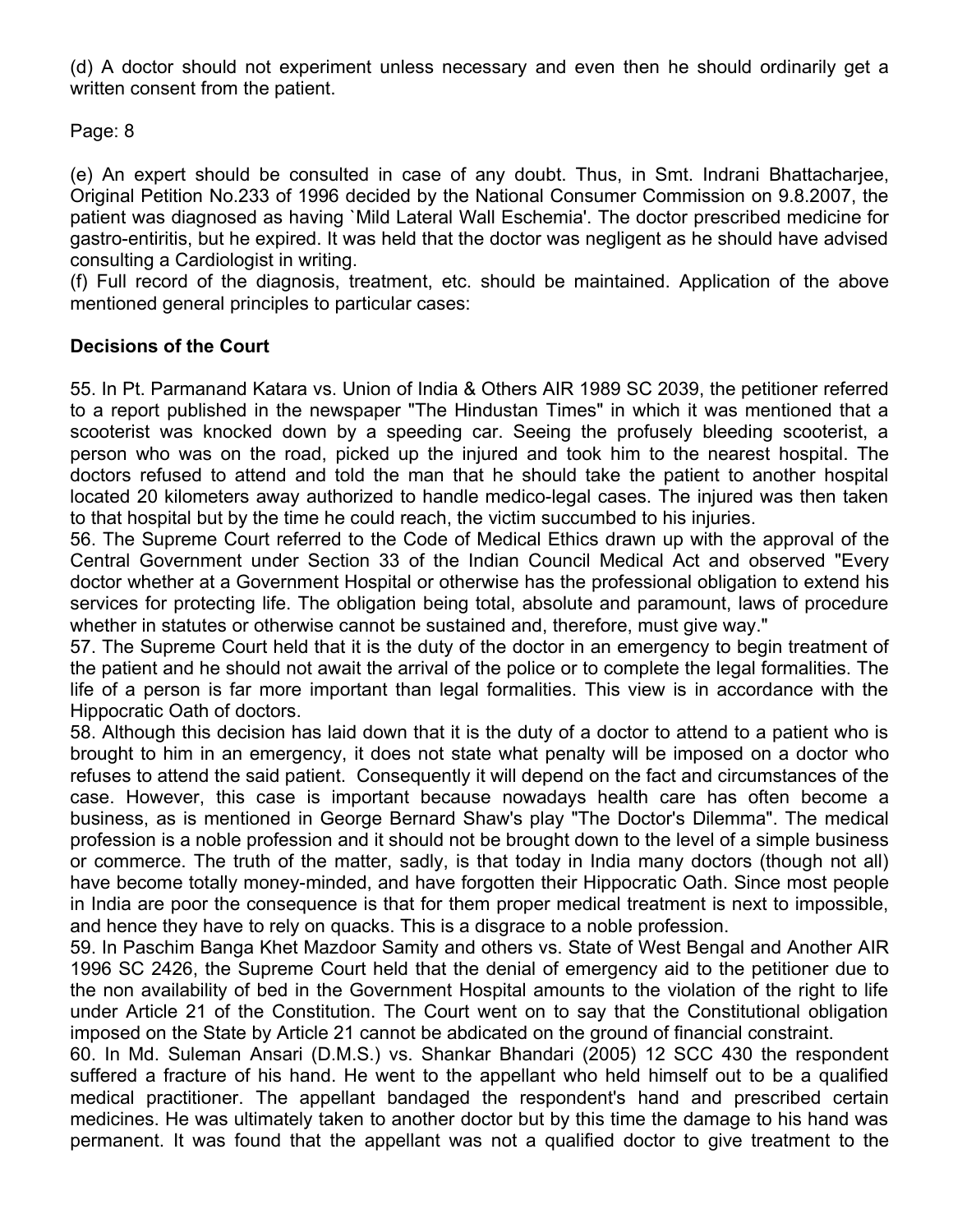respondent. The Supreme Court had directed him to pay Rs.80,000 as compensation to the respondent.

Page: 9

61. In Surendra Chauhan vs. State of M.P. (2000) 4 SCC 110, the appellant was having a degree of Bachelor of Medicine in Electrohomoeopathy from the Board of Electrohomoeopathy Systems of Medicines, Jabalpur (M.P.). He did not possess any recognized medical qualification as defined in the Indian Medical Council Act, 1956. Yet he performed an operation to terminate the three month pregnancy in a woman, who died in the clinic due to shock due to non application of anesthesia. The Supreme Court confirmed his sentence but reduced it to one and a half years rigorous imprisonment under Section 314/34 IPC and a fine of Rs.25000 payable to the mother of the deceased.

62. In State of Haryana and others vs. Raj Rani (2005) 7 SCC 22 it was held that if a child is born to a woman even after she had undergone a sterilization operation by a surgeon, the doctor was not liable because there cannot be a 100% certainty that no child will be born after a sterilization operation. The Court followed the earlier view of another three Judge Bench in State of Punjab vs. Shiv Ram & others (2005) 7 SCC 1. These decisions will be deemed to have overruled the two Judge Bench decision in State of Haryana and Others vs. Smt. Santra AIR 2000 SC 1888 in which it was held that if a child is born after the sterilization operation the surgeon will be liable for negligence.

63. In P.N. Rao vs. G. Jayaprakasu AIR 1990 AP 207, the plaintiff was a brilliant young boy who had passed the pre-University course securing 100% marks in Mathematics and 93.5% in physical sciences. He was also getting a monthly scholarship. He was offered a seat in B.E. Degree course in four Engineering Colleges. He had a minor ailment - chronic nasal discharge - for which his mother took him to a doctor for consultation who diagnosed the disease as Nasal Allergy and suggested operation for removal of tonsils. He was admitted in the Government General Hospital, Guntur and the operation was performed. He did not regain consciousness even after three days and thereafter for another 15 days he was not able to speak coherently. When he was discharged from hospital, he could only utter a few words and could not read or write and lost all his knowledge and learning. His father took him to Vellore where he was examined by a Professor of Neuro-Surgery and it was found that his brain had suffered due to cerebral anoxia, which was a result of improper induction of anaesthetics and failure to take immediate steps to reduce anaesthesia. The court after examining the witnesses including the Professor of Anaesthesiology held that defendants were clearly negligent in discharging their duties and the State Government was vicariously liable.

64. In Dr. Laxman Balkrishna Joshi vs. Dr. Trimbak Bapu Godbole and Another AIR 1969 SC 128, a patient had suffered from fracture of the femur. The accused doctor while putting the leg in plaster used manual traction and used excessive force for this purpose, with the help of three men, although such traction is never done under morphia alone but done under proper general anaesthesia. This gave a tremendous shock causing the death of the boy. On these facts the Supreme Court held that the doctor was liable to pay damages to the parents of the boy.

65. In Dr. Suresh Gupta vs. Government of N.C.T. of Delhi and another AIR 2004 SC 4091, the appellant was a doctor accused under Section 304A IPC for causing death of his patient. The operation performed by him was for removing his nasal deformity. The Magistrate who charged the appellant stated in his judgment that the appellant while conducting the operation for removal of the nasal deformity gave incision in a wrong part and due to that blood seeped into the respiratory passage and because of that the patient collapsed and died. The High Court upheld the

order of the Magistrate observing that adequate care was not taken to prevent seepage of blood resulting in asphyxia. The Supreme Court held that from the medical opinions adduced by the prosecution the cause of death was stated to be `not introducing a cuffed endotracheal tube of proper size as to prevent aspiration of blood from the wound in the respiratory passage.' The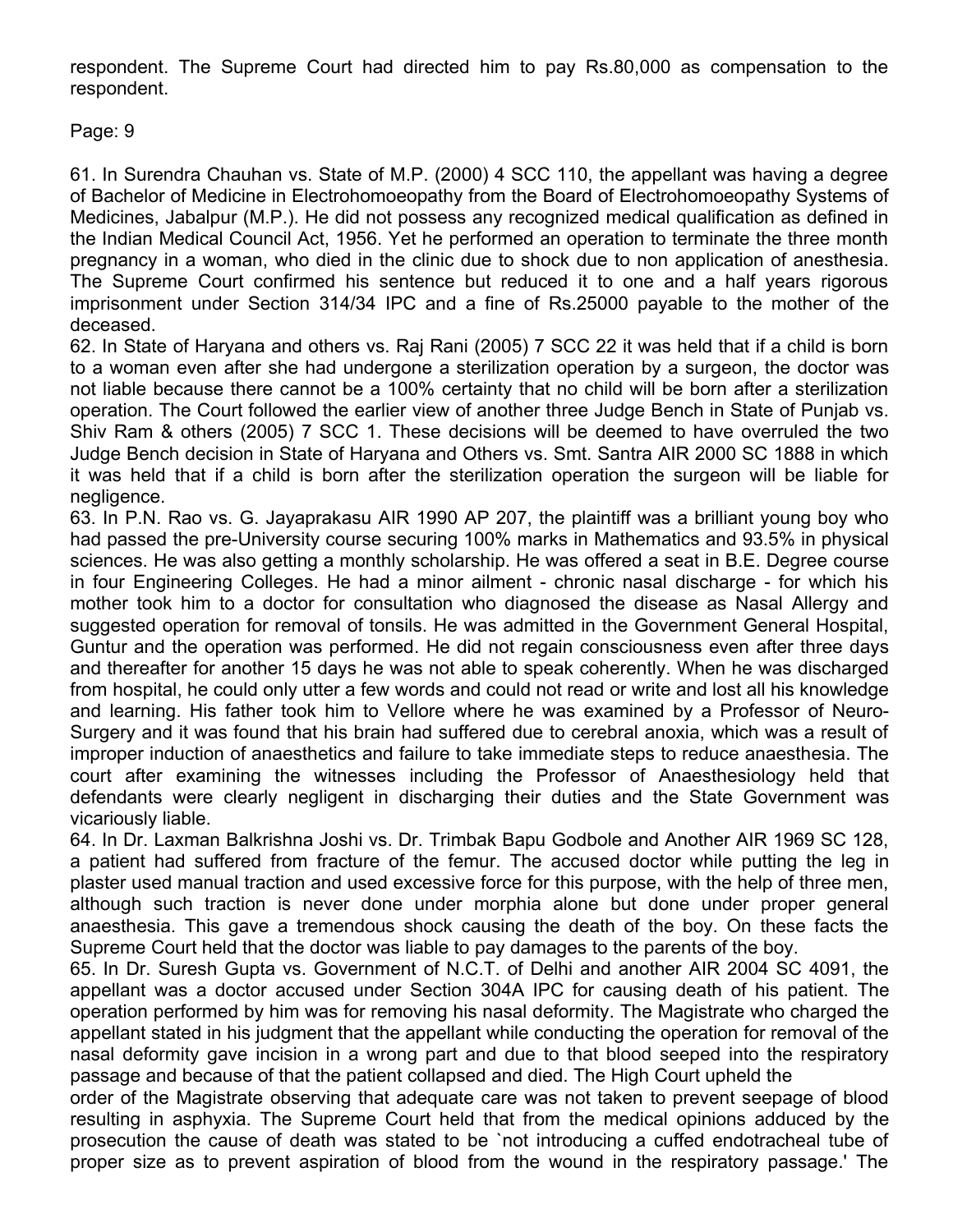Supreme Court held that this act attributed to the doctor, even if accepted to be true, can be described as a negligent act as there was a lack of care and precaution. For this act of negligence he was held liable in a civil case but it cannot be described to be so reckless or grossly negligent as to make him liable in a criminal case. For conviction in a criminal case the negligence and

Page: 10

rashness should be of such a high degree which can be described as totally apathetic towards the patient.

66. In Dr. Sr. Louie and Anr. vs. Smt. Kannolil Pathumma & Anr. the National Consumer Commission held that Dr. Louie showed herself as an M.D. although she was only M.D. Freiburg, a German Degree which is equivalent to an M.B.B.S. degree in India. She was guilty of negligence in treating a woman and her baby which died. There was vacuum slip, and the baby was delivered in an asphyxiated condition.

67. In Nihal Kaur vs. Director, P.G.I.M.S.R. (1996) CPJ 112 a patient died a day after surgery and the relatives found a pair of scissors utilized by the surgeon while collecting the last remains. The doctor was held liable and a compensation of Rs.1.20 lakhs was awarded by the State Consumer Forum, Chandigarh.

68. In Spring Medows Hospital & Another vs. Harjol Ahluwalia thr' K.S. Ahluwalia & Another (1998) CPJ 1, a minor child was admitted by his parents to a nursing home as he was suffering fever. The patient was admitted and the doctor diagnosed typhoid and gave medicines for typhoid fever. A nurse asked the father of the patient to get an injection Lariago which was administered by the nurse to the patient who immediately collapsed. The doctor was examined and testified that the child suffered a cardiac arrest on account of the medicine having being injected which led to brain damage. The National Commission held that the cause of cardiac arrest was intravenous injection of Lariago of such a high dose. The doctor was negligent in performing his duty because instead of administering the injection himself he permitted the nurse to give the injection. There was clear dereliction of duty on the part of the nurse who was not even a qualified nurse and was not registered with any nursing council of any State. Both the doctor and nurse and the hospital were found liable and Rs.12.5 lakhs was awarded as compensation to the parents.

69. In Consumer Protection Council and Others vs. Dr. M. Sundaram and Another (1998) CPJ 3, the facts were that one Mrs. Rajalaxmi was admitted to a nursing home which diagnosed the ailment as Hodgkin's Lymphoma. She was administered Endoxan injection five doses in five days. She was referred to another doctor who was an ENT specialist, who after examination opined that no lymph glands were seen. A sample of her bone marrow was sent to an Oncologist who opined that the picture does not fit with Hodgkin's disease but the patient had megaloblastic anemia in the bone marrow. Subsequently she was discharged from the nursing home and was advised to visit CMC Vellore for treatment. The patient consulted another doctor who diagnosed the same as renal failure. The complainant alleged that the first doctor failed and neglected to refer the matter to a Cancer Specialist but wrongly diagnosed the ailment of the patient as Hodgkin's Lymphoma and had unnecessarily administered injection of Endoxan and because of the toxicity of that drug the kidney cells of the patient got destroyed resulting in renal failure for which she had to undergo kidney transplantation which led to her death. The National Commission, upholding the State Commission decision, held that there was no negligence on the part of the doctor who had consulted a pathologist, and in the light of discussion with him and on inspection of some more slides of bone marrow specimens which also revealed the same finding, namely, existence of deposits of Hodgkin's Lymphoma, proceeded to administer the patient injections of Endoxan. It was held on the basis of medical opinion that any prudent consultant physician would not delay the commencement of chemotherapy where repeated examination of the bone marrow slides had yielded the report that the Hodgkin's deposits were present. Endoxan is a drug of choice in the treatment of Hodgkin's Lymphoma and there was no negligence on the part of the doctor.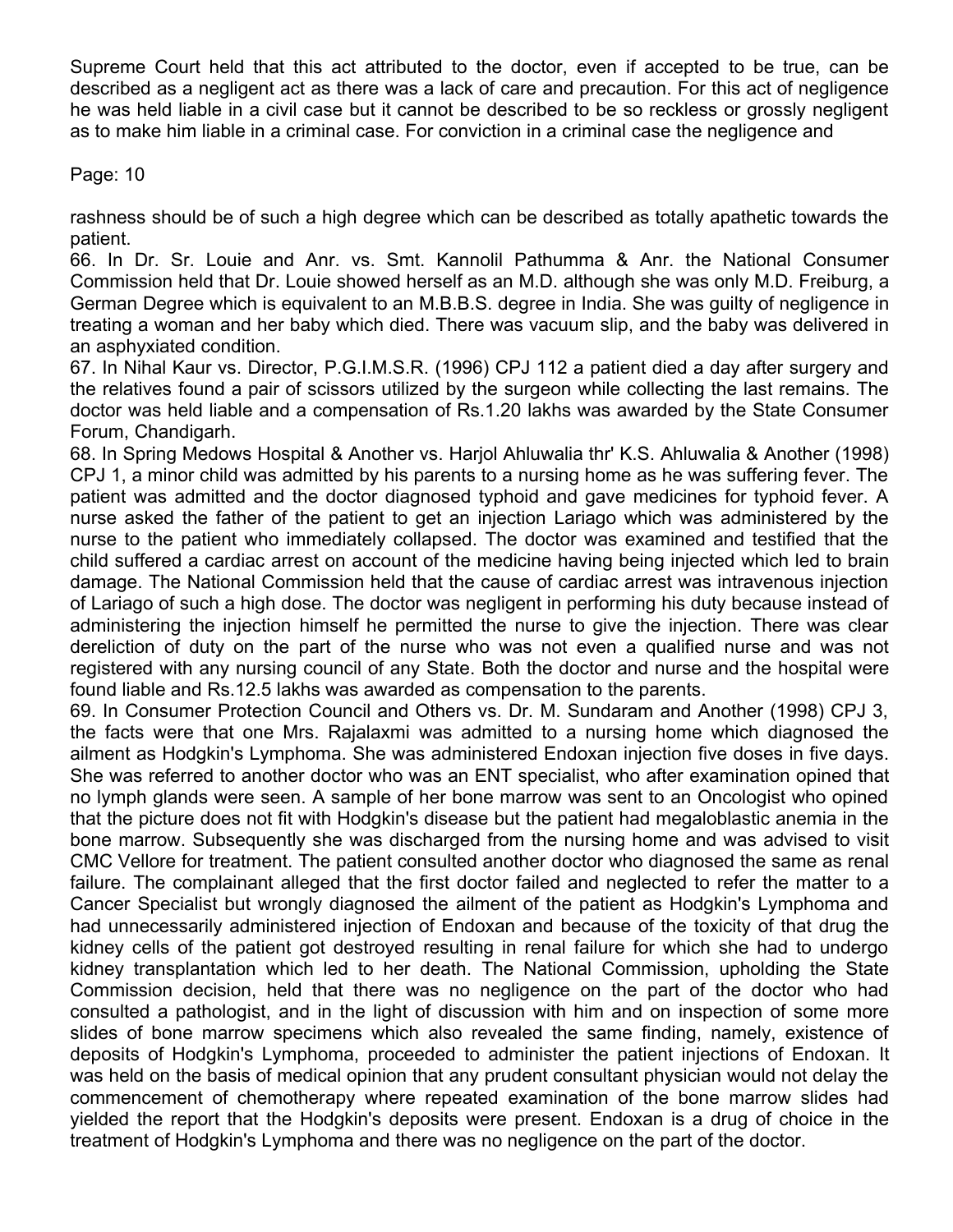70. In Sethuraman Subramaniam Iyer vs. Triveni Nursing Home and Another (1998) CPJ 110, the complainant's wife suffered from Sinusitis and was advised surgery by the doctor. She had suffered a massive heart attack while in the operation theatre. The State Commission found that necessary precautions and effective measures were taken to save the deceased and dismissed the

Page: 11

complaint. The State Commission relied on the affidavits of four doctors who opined that there was no negligence. The complainant had not given any expert evidence to support his allegation and in these circumstances it was held that no case was made out against the doctor.

71. In A. S. Mittal & Anr. vs. State of U.P. & Ors. JT 1989 (2) SC 419, 1989 (3) SCC 223 a free eye camp was organized for ophthalmic surgical treatment to patients. However, the eyes of several patients after operation were irreversibly damaged, owing to post-operative infection of the intra ocular cavities of the eyes, caused by normal saline used at the time of surgery. The Supreme Court directed the State Government to pay Rs.12,500/- as compensation to each victim as there was a clear negligence.

72. In Indian Medical Association vs. V.P. Shantha 1995(6) SCC 651 (vide para 37) it has been held that the following acts are clearly due to negligence:

(i) Removal of the wrong limb;

(ii) Performance of an operation on the wrong patient;

(iii) Giving injection of a drug to which the patient is allergic without looking into the outpatient card containing the warning;

(iv) Use of wrong gas during the course of an anaesthetic, etc.

73. From the aforementioned principles and decisions relating to medical negligence, with which we agree, it is evident that doctors and nursing homes/hospitals need not be unduly worried about the performance of their functions. The law is a watchdog, and not a bloodhound, and as long as doctors do their duty with reasonable care they will not be held liable even if their treatment was unsuccessful.

74. However, every doctor should, for his own interest, carefully read the Code of Medical Ethics which is part of the Indian Medical Council (Professional Conduct, Etiquette and Ethics) Regulations, 2002 issued by the Medical Council of India under Section 20A read with Section 3(m) of the Indian Medical Council Act. 1956.

75. Having mentioned the principles and some decisions relating to medical negligence (with which we respectfully agree), we may now consider whether the impugned judgment of the Commission is sustainable. In our opinion the judgment of the Commission cannot be sustained and deserves to be set aside.

76. The basic principle relating to the law of medical negligence is the Bolam Rule which has been quoted above. The test in fixing negligence is the standard of the ordinary skilled doctor exercising and professing to have that special skill, but a doctor need not possess the highest expert skill. Considering the facts of the case we cannot hold that the appellant was guilty of medical negligence.

77. The facts of the case reveal that the respondent was suffering from chronic renal failure and was undergoing haemodialysis twice a week on that account. He was suffering from high fever which remained between 1010-1040F. He refused to get admitted to hospital despite the advice of the appellant. The appellant prescribed antibiotics for him. The respondent was also suffering from severe urinary tract infection which could only be treated by Amikacin or Methenamine Mandelate. Since Methenamine Mandelate cannot be used in patients suffering from renal failure, Amikacin injection was administered to him.

78. A perusal of the complaint filed by the respondent before the National Commission shows that his main allegation is that he suffered hearing impairment due to the negligence of the appellant herein who allegedly prescribed overdose of Amikacin injections without caring about the critical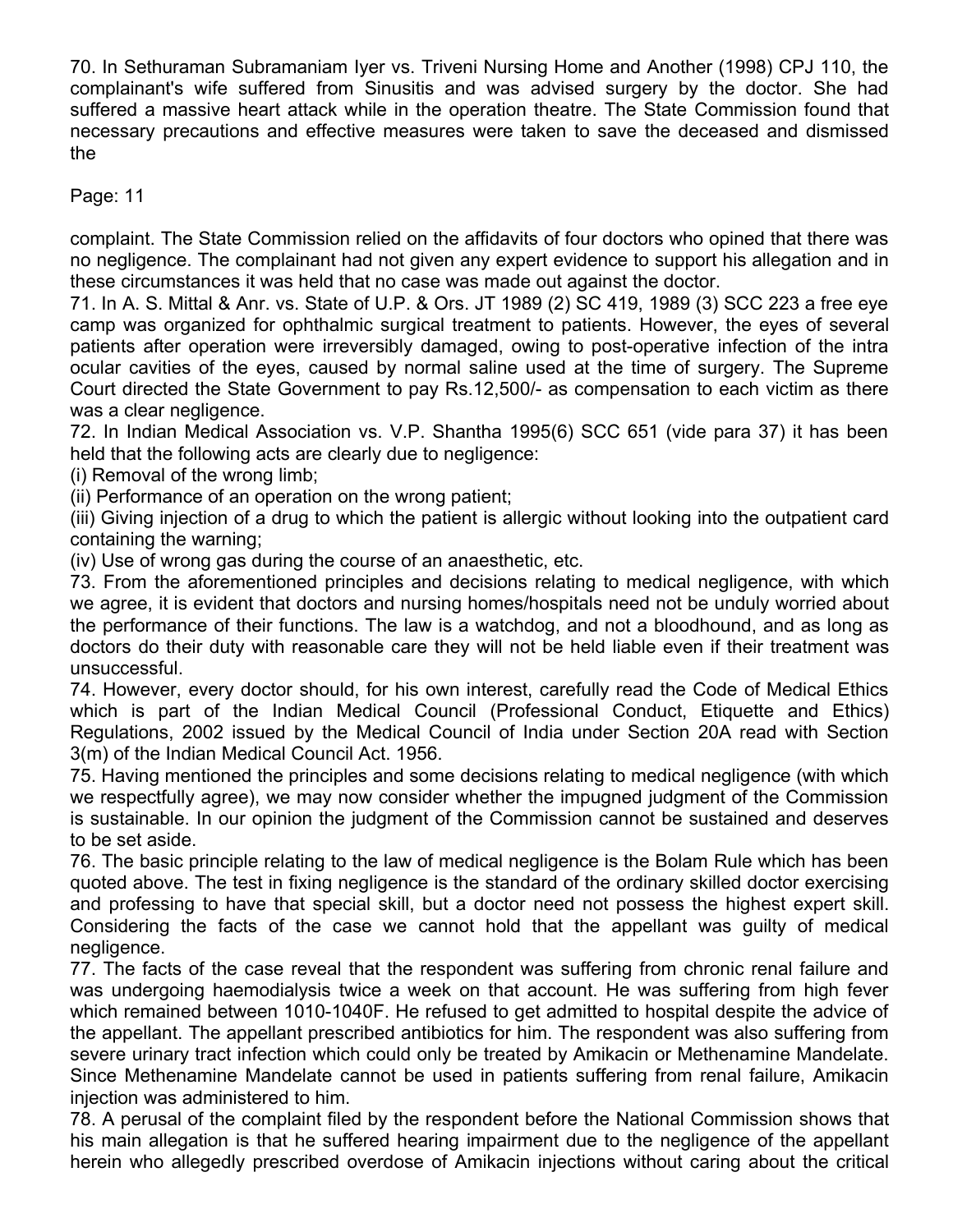condition of the respondent which did not warrant that much dose. The complainant (respondent herein) has alleged that due to this medical negligence the complainant has suffered mental torture and frustration and other signs of helplessness and is feeling totally handicapped, and his

#### Page: 12

efficiency in office has got adversely affected. It may be mentioned that the respondent is working as Export Promotion Officer in the Ministry of Commerce, Udyog Bhawan, New Delhi.

79. The case of the appellant, however, is that the complainant was referred to the appellant by Dr. F. P. Soonawalla, the renowned Urologist of Bombay. The complainant had consulted Dr. F. P. Soonawalla who had referred the complainant to the appellant for routine Haemodialysis and pretransplant treatment. In our opinion, the very fact that Dr. Soonawalla referred the complainant to the appellant is an indication that the appellant has a good reputation in his field, because Dr. Soonawalla is an eminent doctor of India of international repute, and he would not have ordinarily referred a patient to an incompetent doctor. This is one factor which goes in favour of the appellant, though of course it is not conclusive.

80. It appears that after the complainant was referred to the appellant by Dr. Soonawalla he met the appellant for the first time on 24.4.1991 as an outdoor patient in the Haemodialysis Unit attached to Bulabhai Nanavati Hospital, Bombay. After examining the complainant, the appellant found that the complainant was a patient of Chronic Renal Failure due to Bilateral Poly Cystic Kidneys. Hence the appellant suggested to the complainant to have Haemodialysis twice a week as an outdoor patient. The complainant was also investigated to find a suitable kidney donor.

81. The appellant has alleged in his written statement filed before the National Commission that the complainant was in a hurry to have a quick kidney transplant by Dr. Soonawalla and he was very obstinate, stubborn and short- tempered. Dr. Soonawalla was out of India from 1.6.1991 to 1.7.1991. On 20.5.1991, the complainant approached the appellant with high fever of 101- 103OF, and the appellant suggested immediate admission of the complainant in the hospital for detailed investigation and treatment but the complainant refused to get himself admitted and refused to comply with the advice. Hence the appellant was obliged to put the complainant on a Broad Spectrum Antibiotic Ampoxim 500 mg four times a day and Tab. Crocin - SOS fever.

82. From 21.5.1991, the complainant attended the Haemodialysis unit of the hospital on three occasions and informed the appellant that the fever had not yet remitted. The appellant again advised the complainant to get admitted in hospital, but he refused the advice on account of his obstinacy.

83. On 29.5.1991, the complainant was in a serious condition having high fever of 104OF. After much persuasion he finally agreed to be admitted for final investigation and got admitted in the hospital on 29.5.1991.

84. The complainant was investigated on 30.5.1991 and his report showed High Creatinine - 13 mg. Blood Urea - 180 mg and Haemoglobin 4.3% which was 5 days prior to the commencement of the injection Amikacin and not after the said injection.

85. In our opinion it is clear that the respondent already had high Blood Creatinine, Blood Urea and low Haemoglobin before the injection of Amikacin. He had also high fever which was on account of serious blood and urinary tract infection. The appellant was of the view that the respondent's infection could only be treated by injection of Amikacin, as Methenamine Mandelate could not be used due to his chronic renal failure. The respondent's report also established his resistance to all other antibiotics. Gastroscopy was done on 4.6.1991 and Amikacin was administered after test dosage only from 5.6.1991. Amikacin was administered on 5th, 6th and 7th June, 1991 and at this stage he did not complain of any side effects and his temperature subsided rapidly. On 5.6.1991, he was administered Cap. Augmentin 375 mg three times a day for his serious Blood Infection and he was also transferred one Unit of Blood during dialysis and his temperature subsided rapidly and he felt much better.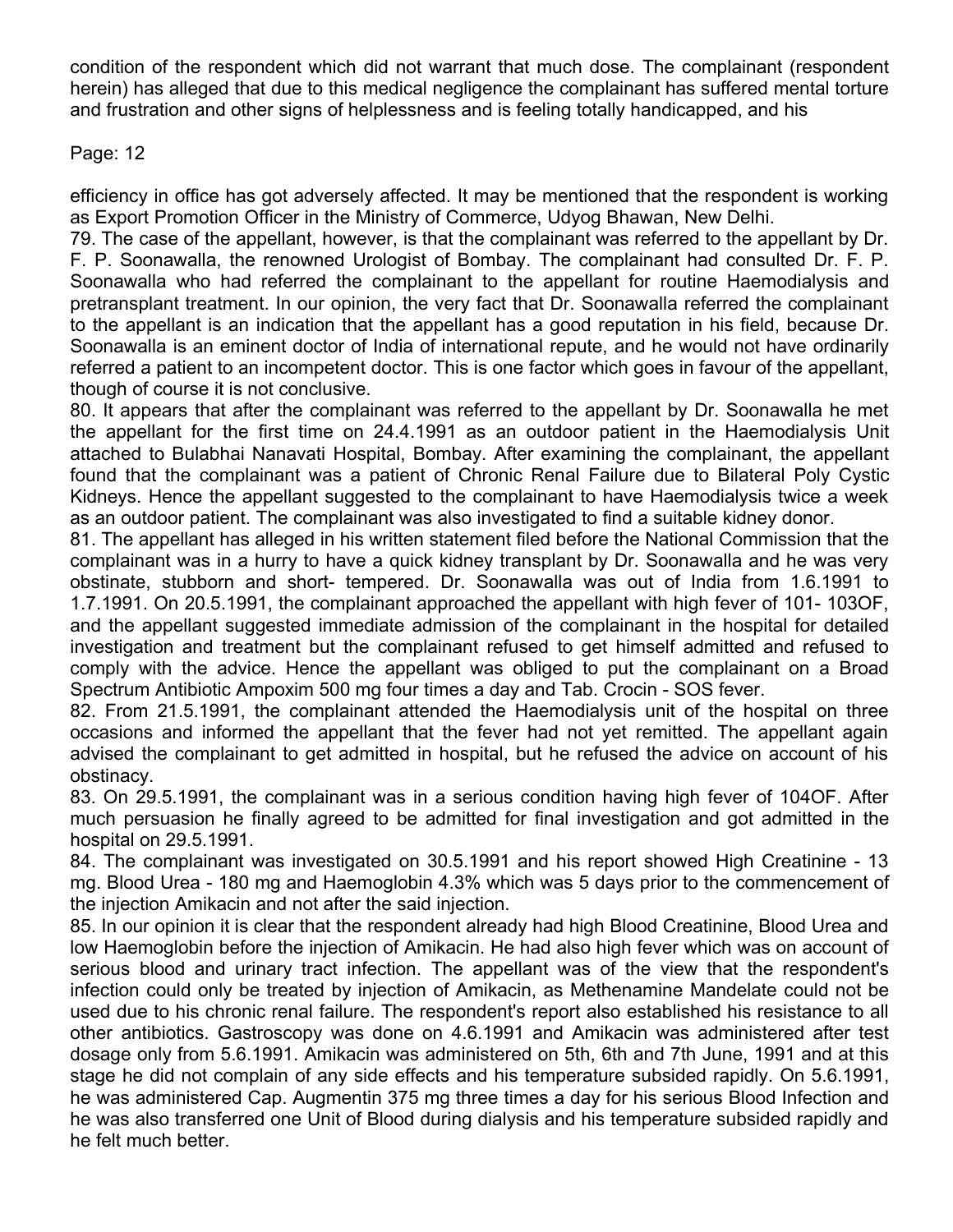86. The appellant advised the respondent in view of his blood infection that he should not get transplanted for six weeks, but the complainant/respondent insisted on getting the transplant although he was not medically in fit condition. Hence the appellant advised the respondent to further stay in the hospital for some time, but the respondent did not agree and he started

Page: 13

shouting at the top of his voice and insisted to be discharged from the hospital on his own on 8.6.1991 at 9 a.m..

87. In view of his insistence the respondent was discharged from the hospital on his own on 8.6.1991 at 9 a.m.. The appellant suggested alternate day Haemodialysis but the respondent refused saying that he was staying too far away and could not come three times a week for Haemodialysis. In this situation, the appellant was left with no choice but to suggest Injection Amikacin (500 mg) twice a day in view of the respondent's infection and delicate condition and his refusal to visit the Haemodialysis facility on alternate dates. The appellant also suggested the following drugs under the supervision of the doctor when he would visit the dialysis unit:

- 1. Injection Amikacin 500 mg twice a day x 10 days for urinary tract infection.
- 2. Cap. Augmentine 375 mg 3 times a day for 6 weeks for blood infection
- 3. Cap. Becosule tab daily
- 4. Tab. Folvite 1 tab. Daily

5. Syrup Alludux

6. Injection Engrex once a month for 2 months

7. Cap. Bantes 100 mg twice a day"

88. It appears that the respondent attended the Haemodyalsis unit where he met the appellant on 11th, 14th, 18th and 20th June, 1991. Thereafter the respondent did not come to the hospital.

89. On 11.6.1991 the respondent complained to the appellant of slight tinnitus or ringing in the ear. The appellant immediately reviewed the treatment on the discharge card in possession of the respondent and asked the said respondent and also asked his attendant i.e. his wife to stop Injection Amikacin and Cap. Augmantine verbally and also marked `X' on the discharge card in his own hand writing on 11.6.1991 i.e. 3 days after discharge. Hence, as per direction of the appellant the respondent should have stopped receiving Injection Amikacin after 10.6.1991, but

on his own he kept on taking Amikacin Injections. The Discharge Card as per the respondent's complaint clearly shows that the said injection had been `X' crossed, and he was directed not to take the said injection from 11.6.1991 i.e. on his very first complaint when he made mention of ringing in the ears or tinnitus.

90. On perusal of the Xerox copies of the papers of the Cash Memo supplied by the respondent as per annexure `4' it is in our opinion evident that the respondent continued to take the medicine against the advice of the appellant, and had unilaterally been getting injected as late as 17.6.1991, i.e. 7 days after he had been instructed verbally and in writing in the presence of his attendant i.e. his wife and staff members of the said hospital to stop Injection Amikacin/Cap. Augmantine because of tinnitus as early as on 11.6.1991

91. On 19.6.1991 a relative of the respondent who identified himself on the phone as one Mr. Khan from Byculla rang up and stated that the said respondent was once again running high fever. The appellant once again immediately advised him urgent admission to the said hospital which the respondent refused to comply and said that he would go elsewhere.

92. From the above facts it is evident that the appellant was not to blame in any way and it was the non-cooperative attitude of the respondent, and his continuing with the Amikacin injection even after 11.6.1991 which was the cause of his ailment, i.e. the impairment of his hearing. A patient who does not listen to his doctor's advice often has to face the adverse consequences.

93. It is evident from the fact that the respondent was already seriously ill before he met the appellant. There is nothing to show from the evidence that the appellant was in any way negligent,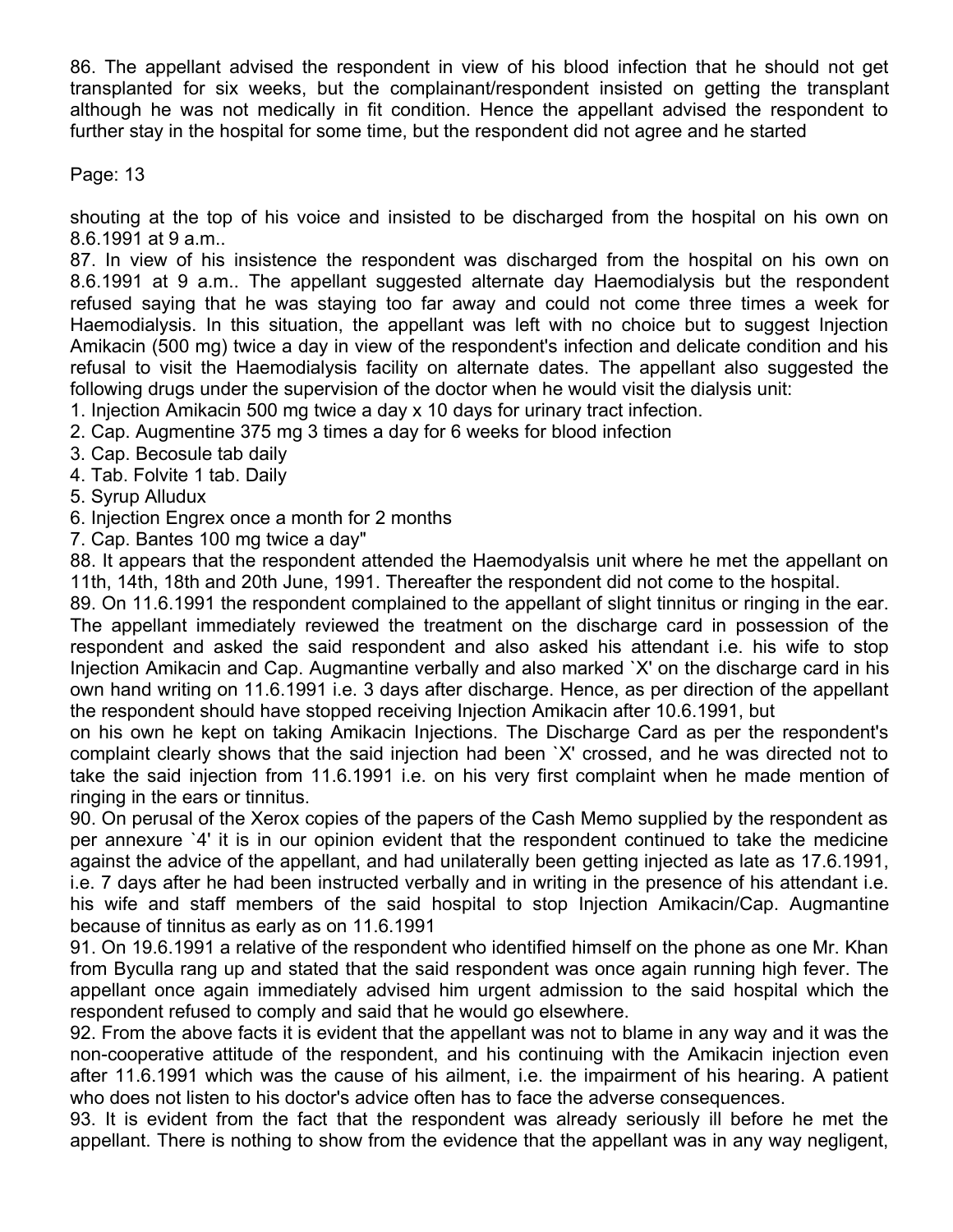rather it appears that the appellant did his best to give good treatment to the respondent to save his life but the respondent himself did not cooperate.

94. Several doctors have been examined by the National Commission and we have read their evidence which is on record. Apart from that, there is also the opinion of Prof. P. Ghosh of All

Page: 14

India Institute of Medical Sciences who had been nominated by AIIMS as requested by the Commission, which is also on record. It has been stated by Dr. Ghosh that many factors in the case of renal diseases may cause hearing loss. Prof. Ghosh has stated that it is impossible to foretell about the sensitivity of a patient to a drug, thereby making it difficult to assess the contributions towards toxicity by the other factors involved. Hearing loss in renal patients is a complex problem which is a result of many adverse and unrelated factors. Generally, the state of hearing of a renal patient at any time is more likely to be the result of a multifactorial effect than the response to a single agent.

95. Prof Ghosh has no doubt mentioned that concomitant use of Aminoglycoside antibiotics (e.g. Amikacin) and loop diuretic may lead to summation and potentiation of ototoxic effect, and the patient has a higher risk factor of hearing impairment if there is a higher dose of Amikacin. However, he has stated that such gross impairment of the balancing function has perhaps been wrought by a combination of factors.

96. Prof Ghosh has also opined that the Amikacin dose of 500 mg twice a day for 14 days prescribed by the doctor was a life saving measure and the appellant did not have any option but to take this step. Life is more important than saving the function of the ear. Prof Ghosh was of the view that antibiotic was rightly given on the report of the sensitivity test which showed that the organisms were sensitive to Amikacin. Hence the antibiotic was not blindly used on a speculation or as a clinical experiment.

97. Prof Ghosh mentioned that in the literature on Amikacin it has been mentioned that in a life threatening infection adult dosage may be increased to 500 mg every eight hours but should not be administered for longer than 10 days.

98. In view of the opinion of Prof Ghosh, who is an expert of the All India Institute of Medical Sciences, we are clearly of the view that the appellant was not guilty of medical negligence and rather wanted to save the life of the respondent. The appellant was faced with a situation where not only was there kidney failure of the patient, but also urinary tract infection and blood infection. In this grave situation threatening the life of the patient the appellant had to take drastic steps. Even if he prescribed Amikacin for a longer period than is normally done, he obviously did it to save the life of the respondent.

99. We have also seen the evidence of other doctors as well as the affidavits filed before the National Commission. No doubt some of the doctors who have deposed in this case have given different opinions, but in cases relating to allegations of medical negligence this Court has to exercise great caution.

100. Dr. Ashok Sareen who is MD in medicine and trained in Nephrology has in his evidence stated that for Kidney failure patients one has to be very careful with the drug Amikacin. He stated that he uses the drug only when other antibiotics have failed or cannot be used. It should be used with wide intervals and only when absolutely necessary and when no other drug is available. When asked whether Amikacin should be given to a patient with 10 days stretch, as was prescribed by the appellant in this case, Dr. Sareen replied that it was difficult to give an answer to that question because it depends entirely on the treating physician. Dr. Sareen has admitted that giving Amikacin injection twice a day for 14 days can cause nerve deafness which means losing one's hearing. No doubt, Dr. Sareen in his cross- examination stated that he would have prescribed the dose given to the respondent differently but he has not stated what would be the dose he would have prescribed. 101. We have also perused the evidence of Dr. Vindu Amitabh, who is a MD in medicine in Safdarjung hospital and looking after Nephrology also. He has stated that normally Amikacin is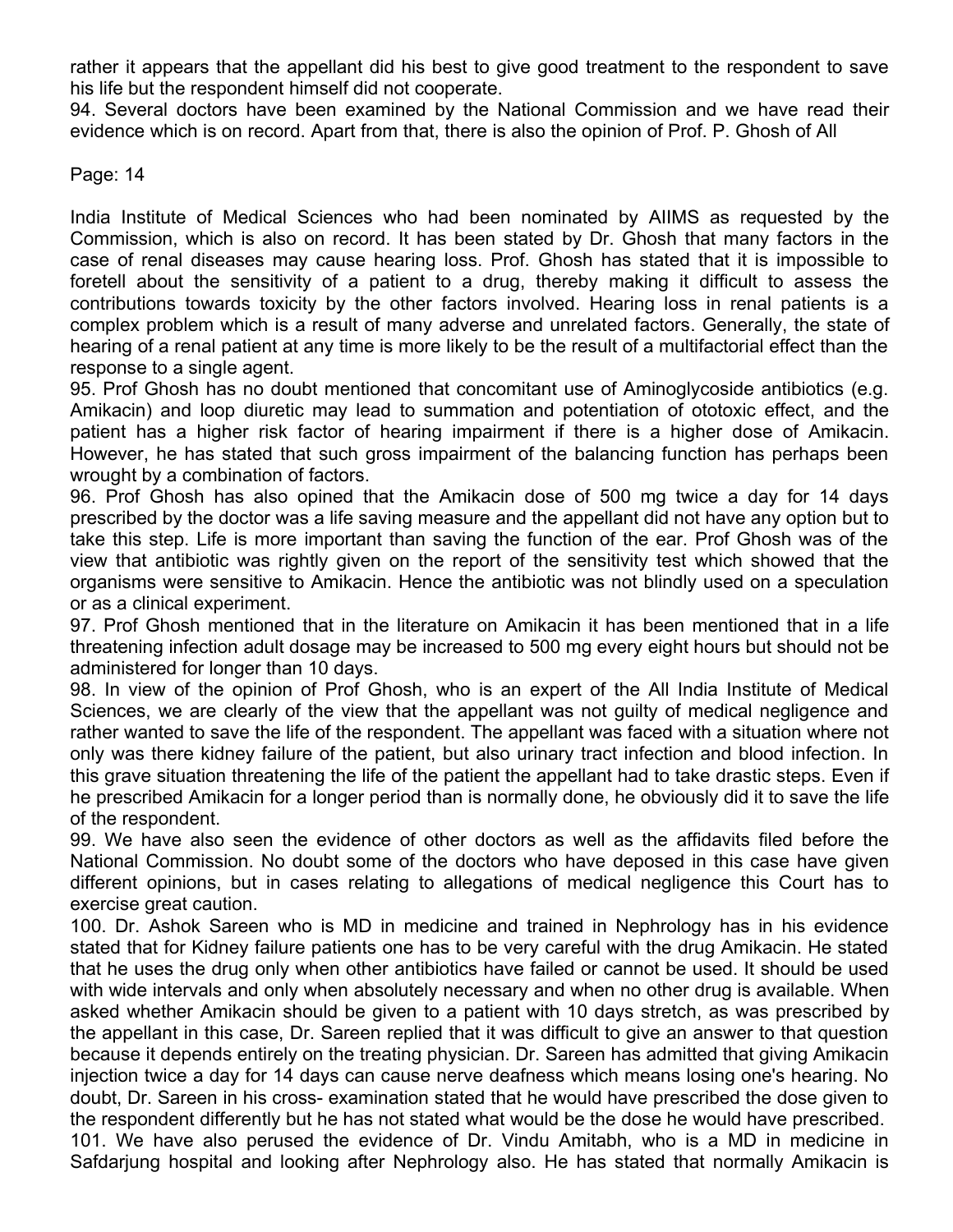given for 5 to 7 days twice daily. However, he has also stated that in severe circumstances it can be given for a longer period but if the patient is developing complications then the doses should

Page: 15

be stopped immediately. If there is no substitute for it then Amikacin should be given in a very guarded dose. He has admitted that Amikacin can lead to deafness.

102. In the affidavit of Dr. Raval of the Bombay Indian Inhabitant, who has been practicing in Urology for several years it is stated that the respondent had undergone a kidney transplant operation under Dr. Raval's supervision on 30th July 1991 at the Prince Alikhan Hospital, Bombay and he was discharged on 13th August, 1991. Dr. Raval has stated in his affidavit that during the time the respondent was under his care he had a free conversation in English and Urdu without the aid of interpreter and he did not complain of suffering any hearing problem until he was discharged in the middle of August 1991. An affidavit to the same effect has been given by Dr. Kirti L. Upadhyaya, of Bombay Indian Inhabitant, who is also a Nephrologist. He stated that the respondent did not complain of any hearing problem to him also.

103. An affidavit has also been filed by Dr. Sharad M. Sheth, of Bombay Indian Inhabitant who is also MD qualified in Nephrology. He also stated in paragraph 3 of his affidavit as follows:-

"I state that in the circumstances of the case when Klebsiella Organism was found resistant to all powerful drugs inclusive of Augmentin with the exception of Amikacin any nephrologist of a reasonable standard of proficiency would have prescribed "Amikacin" drug in measured doses as a life saving drug despite the well established fact that this drug might cause `tinnitus' or partial hearing impairment which is reversible, to almost complete extent in most of the cases after discontinuation of the drug as soon as any of the above symptoms makes its appearance. I state

that in this situation, `Amikacin' could not have been avoided if the danger to the life of the patient had to be thwarted. The diagnosis of Dr. M.F. D'Souza and the line of treatment adopted and administered to the said Shri Mohd. Ishaq, who was suffering from a renal failure in addition to the above specific infections, appears to be correct."

104. The appellant has also filed his own affidavit before the National Consumer Commission which we have perused. We have also seen the affidavit of Dr. Ashok L. Kirpalani of Lady Ratan Tata Medical Centre, Bombay, who is MD in Nephrology. He stated that the medicine prescribed by the appellant was absolutely right in the circumstances in view of the fact, that the patient was suffering serious life threatening infection.

105. We may also refer to the affidavit of Mrs. Mukta Kolekar of Bombay Indian Inhabitant, who is a Senior Sister attached to the hospital. She has stated in her affidavit as follows:-

"I know Dr. Martin F.D'Souza who is a Nephrologist and who is attached to the said hospital since 1984. I say that I know Mr. Mohd. Ishaq. I distinctly remember him, as very few patients are as illtempered arrogant and obstinate like him. The said Mohd. Ishaq came to the said hospital as an outdoor as well as indoor patient for Haemodialysis on a number of occasions commencing from the month of April, 14th 1991 till 20th June, 1991 till 8th June, 1991 until suo moto he left the hospital. I say that on 11th June, 1991 the said Mohd. Ishaq came to the hospital for the purpose of Haemodialysis. He had come of his own and he had no problem either in walking or in hearing. Nothing abnormal was found in him. However, during Haemodialysis, he complained to the Doctor of ringing in the ears and thereupon Dr. Martin F.D'Souza called for the Discharge Card of the said Mohd. Ishaq and verified the medicine and injections which were prescribed and on verification, Dr. Martin F.D'Souza immediately deleted injection Amikacine and Cap. Augmentin and put a cross against the prescription of the said injection, and immediately gave instructions to me as well as to the other staff members not to give that injection at all, and also told the said Mohd. Ishaq and his wife who had accompanied him, not to take or get administered the said injection. I say that after 11th June, 1991, the said ohd. Ishaq came to the hospital as an outdoor patient on 14th June, 17th June and 20th June, 1991 and did not make any complaint of any nature whatsoever with regard to his hearing faculties. On the contrary, he used to have conversation and used to respond to the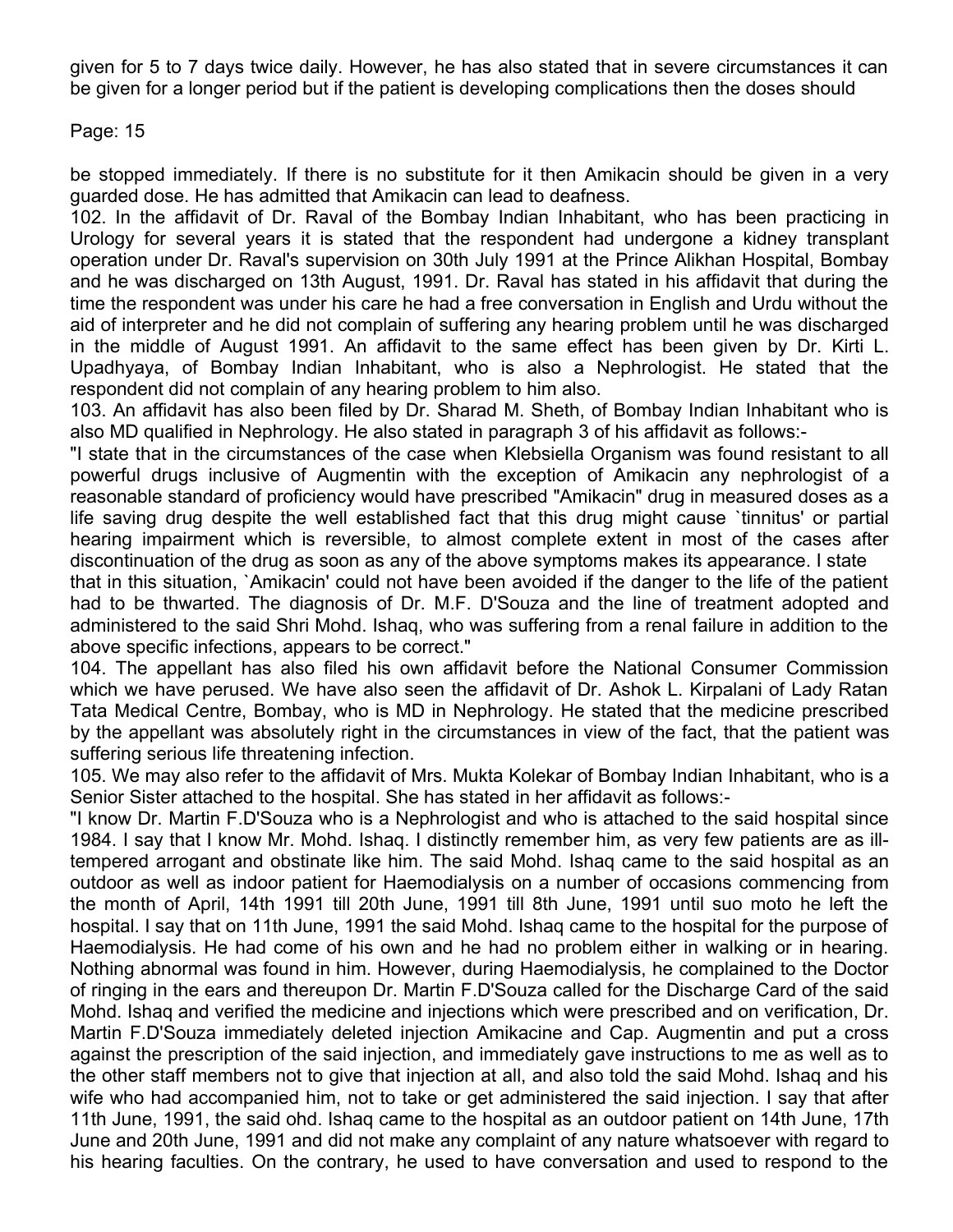same as an ordinary man. The said Mohd. Ishaq used to come to hospital on his own without the assistance or help of anybody and after the dialysis also he used to go on his own. Thus, until 20th June, 1991, the said Mohd.

Page: 16

Ishaq had no problems either in hearing or in movement of the limbs or parts of his body or in lifting parts of his body or in walking."

106. From these deposition and affidavits it cannot be said that the appellant was negligent. In fact most of the doctors who have deposed or given their affidavits before the Commission have stated that the appellant was not negligent.

107. In his written statement filed before the National Commission the appellant has stated in paragraph 9 (q-r) as follows:

"(q) On the 11th June,1991 the Complainant complained to Opposite Party of slight tinnitus or ringing in the ear. Opposite Party immediately reviewed the treatment on the discharge card in possession of the Complainant and asked the said Complainant and also made his attendant i.e. his wife to understand and asked her also to stop Injection Amikacin and Cap. Augmentin verbally as well as marked `X' on the discharge card in his own hand writing i.e. on 11th June, 1991 i.e. 3 days after discharge. Therefore, as per direction Opposite Party Complainant could have taken or received Injection Amikacin only upto 10th June, 1991 when he showed the very first and Preliminary side effect of Injection Amikacin. Discharge Card as per the Complainant's Complaint Annexure `3'speaks clearly that the said Injection has been `X' crossed and he was directed not to take the said Injection from 11th June, 1991 i.e. on his very first complaint he made of ringing in the ears, or tinnitus.

(r) On perusal of the Xerox copies of the papers of the Cash Memo supplied by the Complainant as per Annexure `4' it is evident that the Complainant against the advice of the Opposite Party and in breach of assurances, high handedly and unilaterally had been getting injected as late as 17th June, 1991 i.e. 7 days after he had been instructed verbally and in writing in the presence of his attendant i.e. his wife and staff members of the said hospital to stop Injection Amikacin/Cap. Augmentin because of tinnitus as early as  $11<sup>th</sup>$  June, 1991"

108. We see no reason to disbelieve the above allegations of the appellant that on 11.6.1991 he had asked the respondent to stop taking Amikacin injections, and in fact this version is corroborated by the testimony of the Senior Sister Mukta Kolekar in her affidavit, relevant part of which has been quoted above. Hence, it was the respondent himself who is to blame for having continued Amikacin after 11.6.1991against the advice of the appellant.

109. Moreover, in the statement of Dr. Ghosh before the National Consumer Dispute Redressal Commission it has been stated that it is by no means established that Amikacin alone can cause deafness. Dr. Ghosh stated that there are 8 factors that can cause loss of hearing. Moreover, there are conflicting versions about the deafness of the respondent. While the respondent stated that he became deaf in June 1991, most of the Doctors who filed affidavits before the Commission have stated that they freely conversed with him in several meetings much after 21st June and in fact up to the middle of August 1991.

110. The National Commission had sought the assistance of AIIMS to give a report about the allegations of medical negligence against the appellant. AIIMS had appointed Dr. Ghosh to investigate the case and submit a report and Dr. Ghosh submitted a report in favour of appellant. Surprisingly, the Commission has not placed much reliance on the report of Dr. Ghosh, although he is an outstanding ENT specialist of international repute.

111. We have carefully perused the judgment of the National Commission and we regret that we are unable to concur with the views expressed therein. The Commission, which consists of laymen in the field of medicine, has sought to substitute its own views over that of medical experts, and has practically acted as super-specialists in medicine. Moreover, it has practically brushed aside the evidence of Dr. Ghosh, whose opinion was sought on its own direction, as well as the affidavits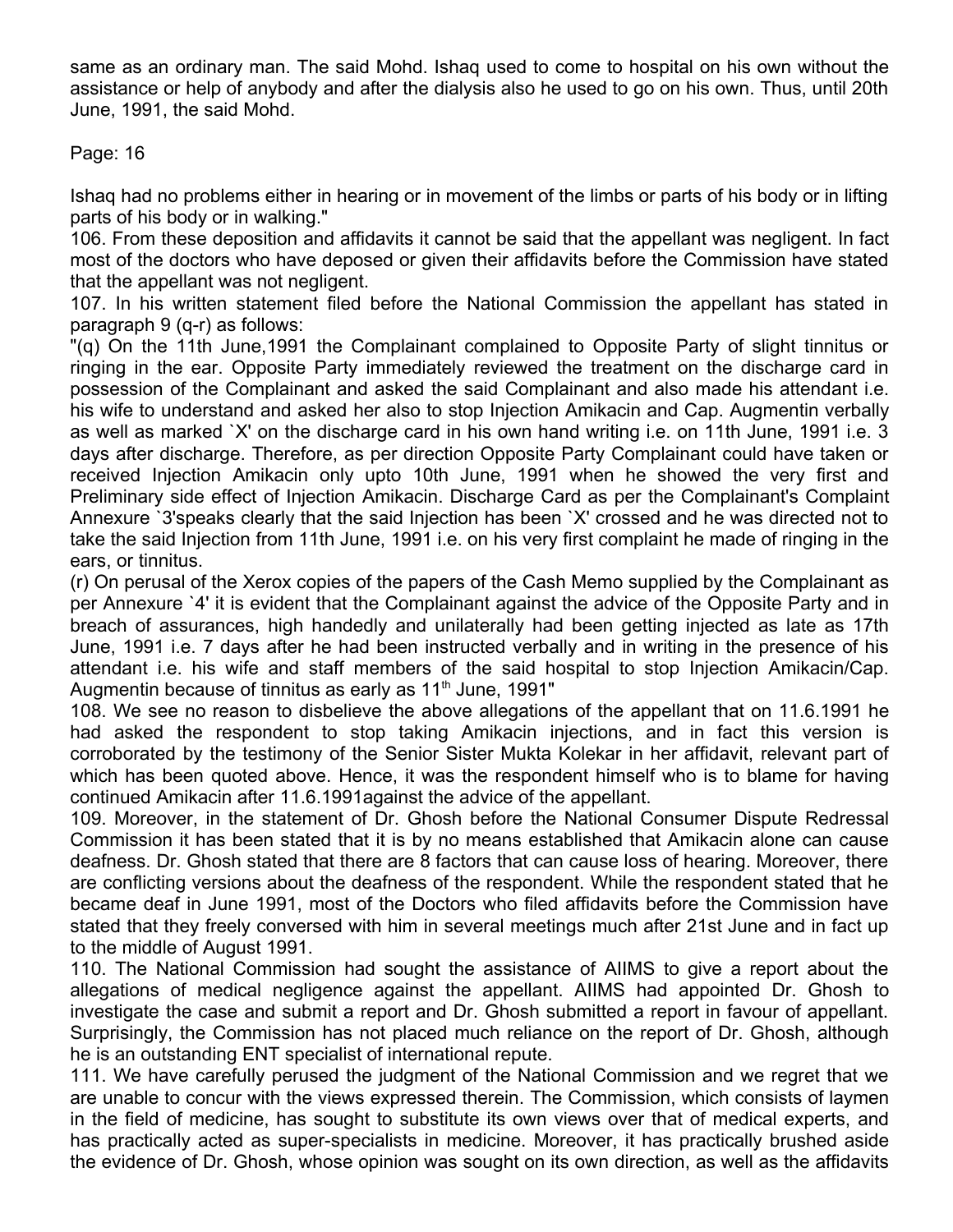of several other doctors (referred to above) who have stated that the appellant acted correctly in the situation he was faced. 112. The Commission should have realized that different doctors have

#### Page: 17

different approaches, for instance, some have more radical while some have more conservative approaches. All doctors cannot be fitted into a straight-jacketed formula, and cannot be penalized for departing from that formula.

113. While this Court has no sympathy for doctors who are negligent, it must also be said that frivolous complaints against doctors have increased by leaps and bounds in our country particularly after the medical profession was placed within the purview of the Consumer Protection Act. To give an example, earlier when a patient who had a symptom of having a heart attack would come to a doctor, the doctor would immediately inject him with Morphia or Pethidine injection before sending him to the Cardiac Care Unit (CCU) because in cases of heart attack time is the essence of the matter. However, in some cases the patient died before he reached the hospital. After the medical profession was brought under the Consumer Protection Act vide Indian Medical Association vs. V.P. Shantha 1995 (6) SCC 651 doctors who administer the Morphia or Pethidine injection are often blamed and cases of medical negligence are filed against them. The result is that many doctors have stopped giving (even as family physicians) Morphia or Pethidine injection even in emergencies despite the fact that from the symptoms the doctor honestly thought that the patient was having a heart attack. This was out of fear that if the patient died the doctor would have to face legal proceedings.

114. Similarly in cases of head injuries (which are very common in road side accidents in Delhi and other cities) earlier the doctor who was first approached would started giving first aid and apply stitches to stop the bleeding. However, now what is often seen is that doctors out of fear of facing legal proceedings do not give first aid to the patient, and instead tell him to proceed to the hospital by which time the patient may develop other complications.

115. Hence Courts/Consumer Fora should keep the above factors in mind when deciding cases related to medical negligence, and not take a view which would be in fact a disservice to the public. The decision of this Court in Indian Medical Association vs. V.P. Shantha (Supra) should not be understood to mean that doctors should be harassed merely because their treatment was unsuccessful or caused some mishap which was not necessarily due to negligence. In fact in the aforesaid decision it has been observed (vide para 22) :-

"In the matter of professional liability professions differ from other occupations for the reason that professions operate in spheres where success cannot be achieved in every case and very often success or failure depends upon factors beyond the professional man's control."

116. It may be mentioned that the All India Institute of Sciences has been doing outstanding research in Stem Cell Therapy for the last eight years or so for treating patients suffering from paralysis, terminal cardiac condition, parkinsonism, etc, though not yet with very notable success. This does not mean that the work of Stem Cell Therapy should stop, otherwise science cannot progress.

117. We, therefore, direct that whenever a complaint is received against a doctor or hospital by the Consumer Fora (whether District, State or National) or by the Criminal Court then before issuing notice to the doctor or hospital against whom the complaint was made the Consumer Forum or Criminal Court should first refer the matter to a competent doctor or committee of doctors, specialized in the field relating to which the medical negligence is attributed, and only after that doctor or committee reports that there is a prima facie case of medical negligence should notice be then issued to the concerned doctor/hospital. This is necessary to avoid harassment to doctors who may not be ultimately found to be negligent. We further warn the police officials not to arrest or harass doctors unless the facts clearly come within the parameters laid down in Jacob Mathew's case (supra), otherwise the policemen will themselves have to face legal action.